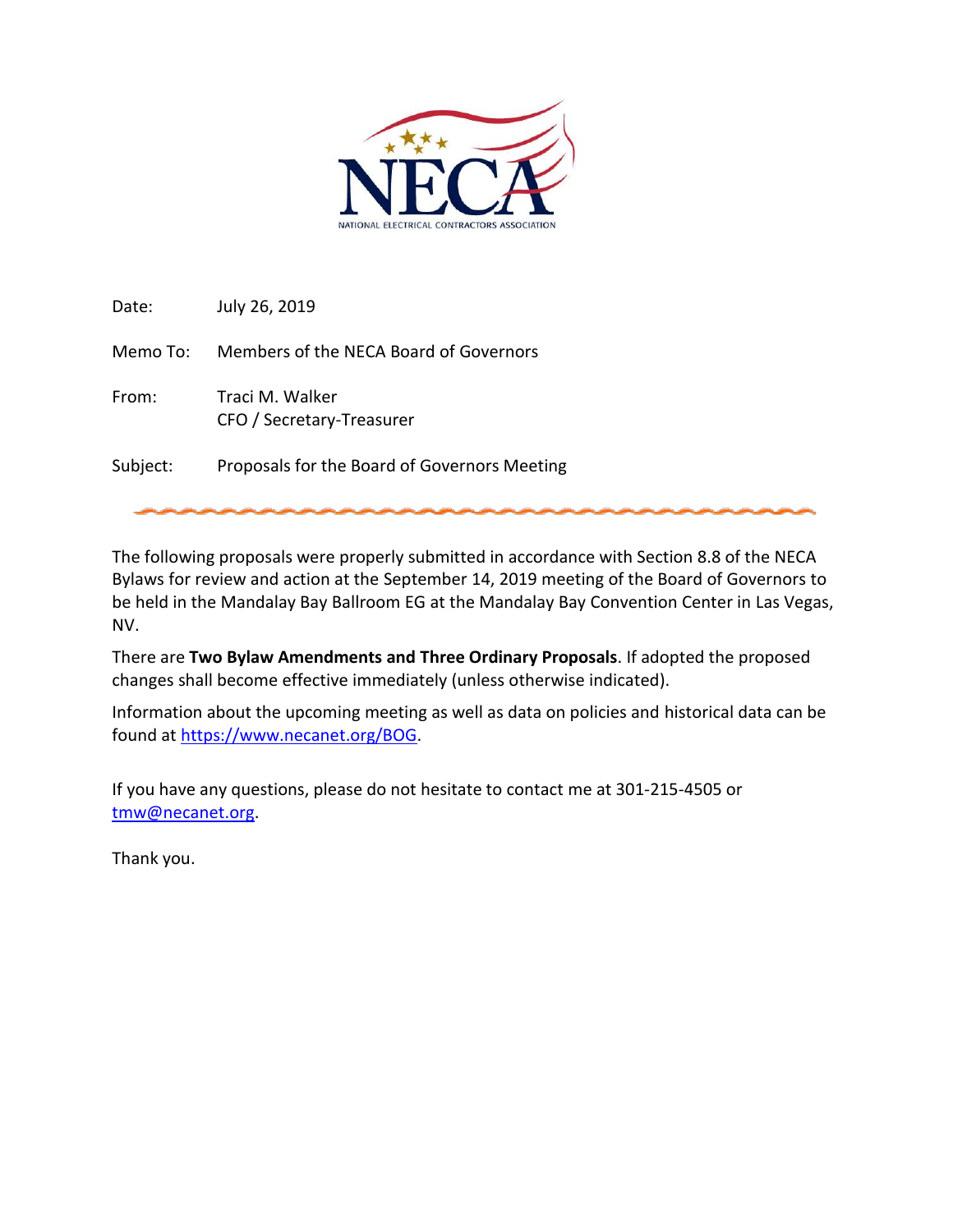# **2019 Board of Governors Meeting**

# **Proposals**

# **Table of Contents**

| <b>Bylaw Amendment #1</b>                                                                                    |  |
|--------------------------------------------------------------------------------------------------------------|--|
| <b>Bylaw Amendment #2</b>                                                                                    |  |
| <b>Ordinary Proposal #1</b>                                                                                  |  |
| <b>Ordinary Proposal #2</b>                                                                                  |  |
| <b>Ordinary Proposal #3</b><br>Amend NECA Standing Policy Statement #19, Safety Programs and Safe Workers 37 |  |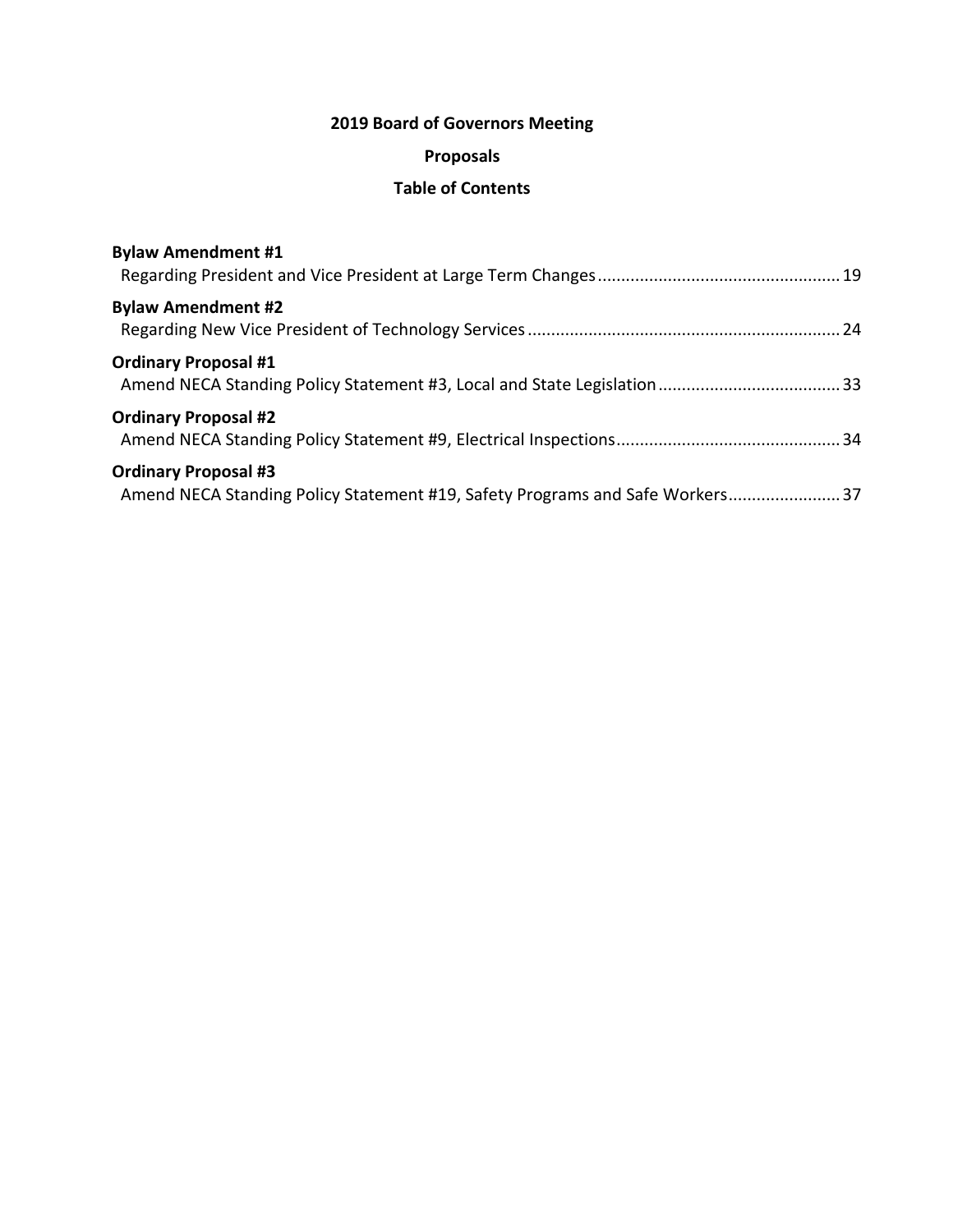**BYLAW AMENDMENT #1** — Proposal re President and Vice President at Large Term Changes to Amend Sections 10.1, 10.2, 10.4, 10.5 and 10.7 (submitted by Executive Committee)

Whereas NECA has previously established term limits for the President and Vice President at Large, and

Whereas, the NECA Executive Committee wishes to align the term limits of the President with those of the Vice Presidents, and

Whereas, the NECA Executive Committee wishes to change the term of President to a two year term with the ability to serve up to two terms,

Now, therefore, be it resolved that the bylaws be amended as follows

## **Current Language**

## **Proposed Language**

(strikeover indicates deleted language; underline indicates new language; *{}* indicates source or new location)

# **ARTICLE X. MEMBER OFFICERS**

**Section 10.1.** Member Officers of this Association shall include: a President, a District Vice President representing each District and a Vice President At Large.

**Section 10.2. The President.** The President shall be the senior elected officer of the Association.

(a) **Qualifications**. Candidates for President must, within the previous five (5) years, have served one (1) term on the Executive Committee or at least two (2) years on the Board of Governors and represent a Member who is a signatory to an I.B.E.W. labor agreement.

# (b) **Nomination.**

- 1) By the Executive Committee. The Executive Committee shall nominate, from among the members of the Association or their duly accredited representatives, one or more candidates for the office of President at its last regular meeting which precedes, by at least sixty (60) days, the regular meeting of the Board of Governors in the third calendar year of a President's term.
- 2) Other Nominations. Additional nominations for the office of President, from among the members or their duly accredited representatives, may be made by any Governor with the written

# **ARTICLE I - GOVERNING AUTHORITY**

**Section 10.1.** Member Officers of this Association shall include: a President, a District Vice President representing each District and a Vice President At Large.

**Section 10.2. The President.** The President shall be the senior elected officer of the Association.

(a) **Qualifications.** Candidates for President must, within the previous five (5) years, have served one (1) term on the Executive Committee or at least two (2) years on the Board of Governors and represent a Member who is a signatory to an I.B.E.W. labor agreement.

# (b) **Nomination.**

- 1) By the Executive Committee. The Executive Committee shall nominate, from among the members of the Association or their duly accredited representatives, one or more candidates for the office of President at its last regular meeting which precedes, by at least sixty (60) days, the regular meeting of the Board of Governors in the third second calendar year of a President's term.
- 2) Other Nominations. Additional nominations for the office of President, from among the members or their duly accredited representatives, may be made by any Governor with the written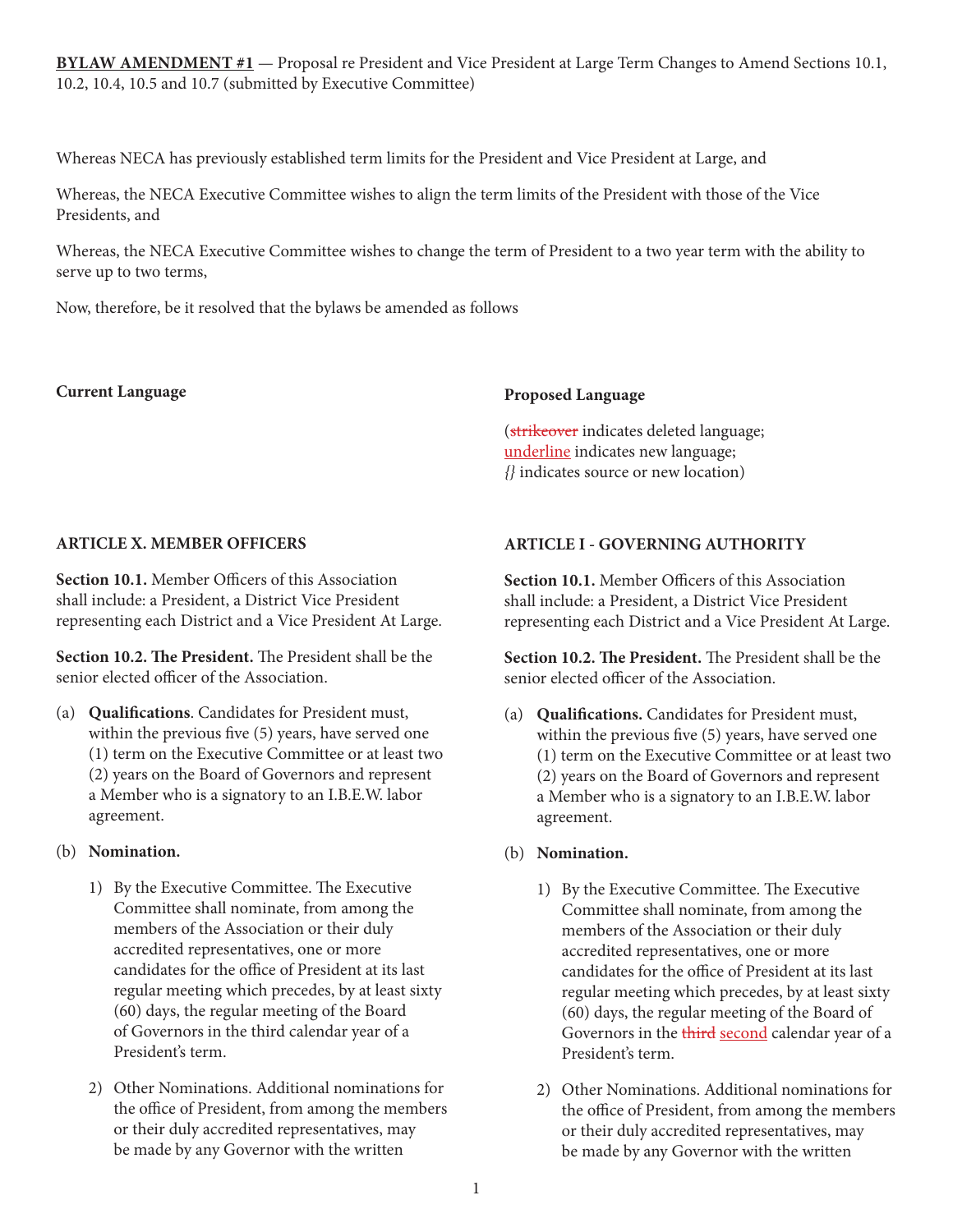concurrence of a majority of the Governors from the District in which the nominee operates the headquarters of his business, by filing the nomination with the Secretary/Treasurer at any time after the nominations of the Executive Committee and more than thirty (30) days prior to the date of such regular meeting of the Board of Governors.

- (c) **Election.** The President of the Association shall be elected by the Board of Governors at its last regular meeting in the third year of each President's term. Individual members shall have the right to vote by proxy one vote each for a duly nominated candidate for President. Proxy ballots shall be mailed to the Secretary/Treasurer.
- (d) **Term of Office.** Presidents' term shall begin January first of the year following their election. Presidents shall serve three (3) years or until their successors are duly qualified and elected. The President shall serve no more than one (1) full three-year term.

- (e) **Duties.** The President shall perform the following duties:
	- 1) Exercise leadership necessary to promote the policies and programs of the Association.
	- 2) Speak for the Association and the electrical contracting industry.
	- 3) Preside at all meetings of the Board of Governors, the Executive Committee, and the Convention.
	- 4) Appoint the Chairman and members of all Committees not otherwise specified in these Bylaws.
	- 5) Perform other duties assigned by the Board of Governors.

# **Section 10.4. District Vice Presidents.**

- (a) **Qualifications.** At the time of nomination, candidates for District Vice President must:
	- 1) Have served at least one (1) full year on the Board of Governors within the past five (5) years.

concurrence of a majority of the Governors from the District in which the nominee operates the headquarters of his business, by filing the nomination with the Secretary/Treasurer at any time after the nominations of the Executive Committee and more than thirty (30) days prior to the date of such regular meeting of the Board of Governors.

- (c) **Election.** The President of the Association shall be elected by the Board of Governors at its last regular meeting in the third second year of each President's term. Individual members shall have the right to vote by proxy one vote each for a duly nominated candidate for President. Proxy ballots shall be mailed to the Secretary/Treasurer.
- (d) **Term of Office.** The President shall be elected to a two (2) year term beginning January first of the year following the election. The President shall serve no more than two (2) full terms. Presidents' term shall begin January first of the year following their election. Presidents shall serve three (3) years or until their successors are duly qualified and elected. The President shall serve no more than one (1) full three-year term.
- (e) **Duties.** The President shall perform the following duties:
	- 1) Exercise leadership necessary to promote the policies and programs of the Association.
	- 2) Speak for the Association and the electrical contracting industry.
	- 3) Preside at all meetings of the Board of Governors, the Executive Committee, and the Convention.
	- 4) Appoint the Chairman and members of all Committees not otherwise specified in these Bylaws.
	- 5) Perform other duties assigned by the Board of Governors.

#### **Section 10.4. District Vice Presidents.**

- (a) **Qualifications.** At the time of nomination, candidates for District Vice President must:
	- 1) Have served at least one (1) full year on the Board of Governors within the past five (5) years.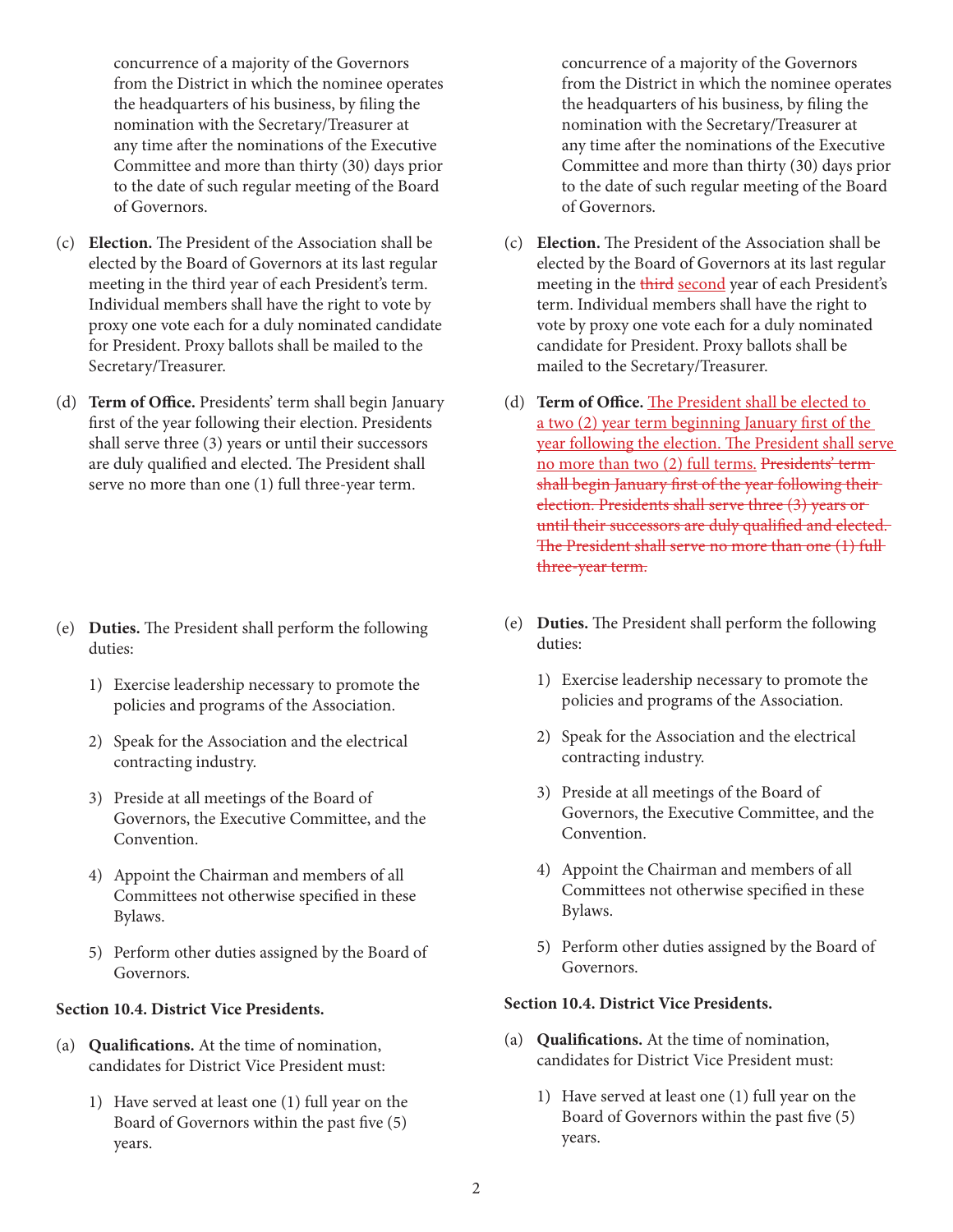- 2) Represent a member who is a signatory to an I.B.E.W. labor agreement.
- 3) Be members in good standing of Chapters within that District.
- (b) **Nomination.** Nominations for District Vice Presidents must be signed by a Governor from that District and received in writing by the Secretary/ Treasurer, not more than sixty (60) days nor less than thirty (30) days prior to the date of the Board of Governors meeting at which elections will be held.
- (c) **Election.** One (1) District Vice President shall be elected by the Governors in each District. Districts designated by even numbers shall elect District Vice Presidents in even numbered years and Districts designated with odd numbers shall elect District Vice Presidents in odd numbered years, all to take office on the first day of January following their election.
- (d) **Term.** District Vice Presidents shall be elected to a two (2) year term beginning January first of the year following their election. District Vice Presidents shall serve no more than two (2) consecutive terms. If a District Vice President is elected to serve an unexpired term under Section 10.7, service of one-half or more of the unexpired term shall be considered a full term for purposes of term limits.
- (e) **Duties.** District Vice Presidents shall:
	- 1) Represent the conveyed interests of the chapters in their districts to the Association and the Executive Committee.
	- 2) Promote the policies and programs of this Association.
	- 3) Lend counsel and advice to Chapter officers and agents and coordinate their efforts.
	- 4) Investigate and report pertinent developments in the District that could affect this Association.
	- 5) Perform such additional duties as the Board of Governors may from time to time assign.

**Section 10.5. Vice President At Large.** The Vice President At Large shall be appointed by the Executive Committee from among qualified representatives of member firms in the United States and having annual payrolls in excess of nine hundred thousand (900,000) manhours. The Vice President At Large shall be appointed at the Executive Committee meeting held at the convention in odd numbered years and shall serve a term of two (2) years

- 2) Represent a member who is a signatory to an I.B.E.W. labor agreement.
- 3) Be members in good standing of Chapters within that District.
- (b) **Nomination.** Nominations for District Vice Presidents must be signed by a Governor from that District and received in writing by the Secretary/ Treasurer, not more than sixty (60) days nor less than thirty (30) days prior to the date of the Board of Governors meeting at which elections will be held.
- (c) **Election.** One (1) District Vice President shall be elected by the Governors in each District. Districts designated by even numbers shall elect District Vice Presidents in even numbered years and Districts designated with odd numbers shall elect District Vice Presidents in odd numbered years, all to take office on the first day of January following their election.
- (d) **Term.** District Vice Presidents shall be elected to a two (2) year term beginning January first of the year following their election. District Vice Presidents shall serve no more than two  $(2)$  consecutive terms. If a District Vice President is elected to serve an unexpired term under Section 10.7, service of one-half or more of the unexpired term shall be considered a full term for purposes of term limits.
- (e) **Duties.** District Vice Presidents shall:
	- 1) Represent the conveyed interests of the chapters in their districts to the Association and the Executive Committee.
	- 2) Promote the policies and programs of this Association.
	- 3) Lend counsel and advice to Chapter officers and agents and coordinate their efforts.
	- 4) Investigate and report pertinent developments in the District that could affect this Association.
	- 5) Perform such additional duties as the Board of Governors may from time to time assign.

**Section 10.5. Vice President At Large.** The Vice President At Large shall be appointed by the Executive Committee from among qualified representatives of member firms in the United States and having annual payrolls in excess of nine hundred thousand (900,000) manhours. The Vice President At Large shall be appointed at the Executive Committee meeting held at the prior to the convention in odd numbered years and shall serve a term of two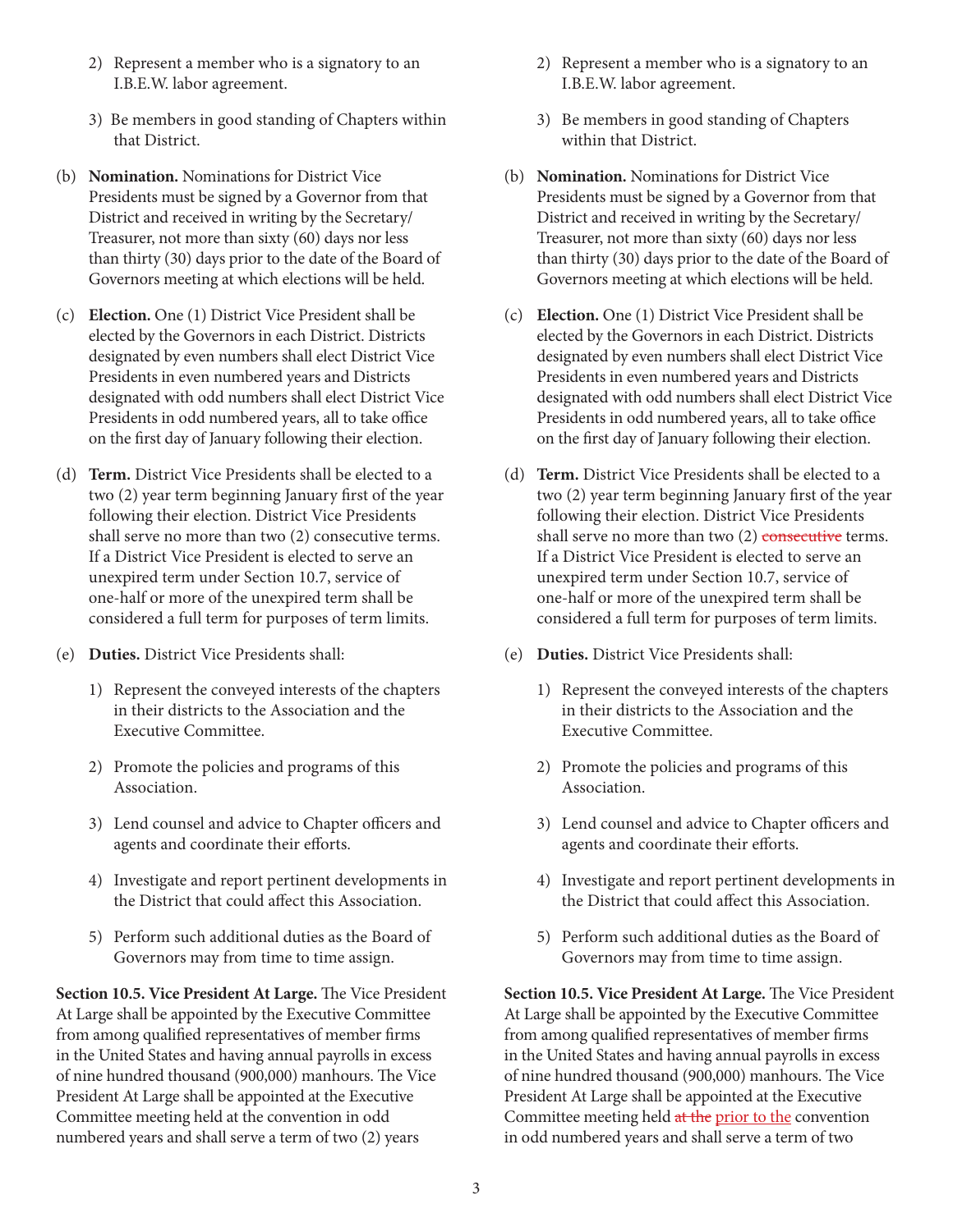beginning the first day of January of the year following their selection. The Vice President At Large may serve no more than two (2) consecutive terms. If a Vice President at Large is appointed to fill an unexpired term due to vacancy, service of one-half or more of the unexpired term shall be considered a full term for purposes of term limits. The Vice President At Large shall perform those duties specified by the Executive Committee.

### **Section 10.7. Vacancies.**

a) In the event the President resigns or is unable to serve, as determined by the Executive Committee, the Executive Committee shall select a District Vice President or the Vice President at Large to perform the duties of the President until a successor is elected. At the next regularly scheduled meeting of the NECA Board of Governors following the vacancy, the Governors shall elect a President in accordance with the qualifications and procedures as established in Section 10.2. Such newly-elected President's term shall begin on January first of the year following the election and the President shall serve one (1) three-year term.

- (b) In the event a District Vice President resigns or is unable to serve, as determined by the Executive Committee, the vacancy shall be filled the in the following manner:
	- 1) The Governors from the District where the vacancy exists, shall, at a time and in a manner determined by the NECA President, elect a qualified Member from that District (see Section 10.4) to serve the unexpired term.
	- 2) However, in the event the vacancy occurs after the Governors of that District have already elected the next District Vice President of that District pursuant to Section 10.4 (c), but before the elected-candidate's term has begun, the elected-candidate shall perform the duties of District Vice President of that District until the elected candidate's term officially begins pursuant to Section 10.4 (d).
- (c) In the event the Vice President At Large resigns or is unable to serve, as determined by the Executive

(2) years beginning the first day of January of the year following their selection. The Vice President At Large may serve no more than two  $(2)$  consecutive terms. If a Vice President at Large is appointed to fill an unexpired term due to vacancy *under 10.7*, service of one-half or more of the unexpired term shall be considered a full term for purposes of term limits. The Vice President At Large shall perform those duties specified by the Executive Committee.

### **Section 10.7. Vacancies.**

- (a) In the event the President resigns or is unable to serve, as determined by the Executive Committee, the Executive Committee shall select a District Vice President or the Vice President at Large to perform the duties of the President until a successor is elected. At the next regularly scheduled meeting of the NECA Board of Governors following the vacancy, the Governors shall elect a President in accordance with the qualifications and procedures as established in Section 10.2. Such newly-elected President's term shall begin on January first of the year following the election and the President shall serve  $one(1)$  threeyear term a full two (2) year term. In the event a District Vice President or the Vice President at Large is selected to perform the duties of the President for an unexpired term due to vacancy under this Section, service of one-half or more of the President's unexpired term shall be considered a full term for purposes of term limits.
- (b) In the event a District Vice President resigns or is unable to serve, as determined by the Executive Committee, the vacancy shall be filled the in the following manner:
	- 1) The Governors from the District where the vacancy exists, shall, at a time and in a manner determined by the NECA President, elect a qualified Member from that District (see Section 10.4) to serve the unexpired term.
	- 2) However, in the event the vacancy occurs after the Governors of that District have already elected the next District Vice President of that District pursuant to Section 10.4 (c), but before the elected-candidate's term has begun, the elected-candidate shall perform the duties of District Vice President of that District until the elected candidate's term officially begins pursuant to Section 10.4 (d).
- (c) In the event the Vice President At Large resigns or is unable to serve, as determined by the Executive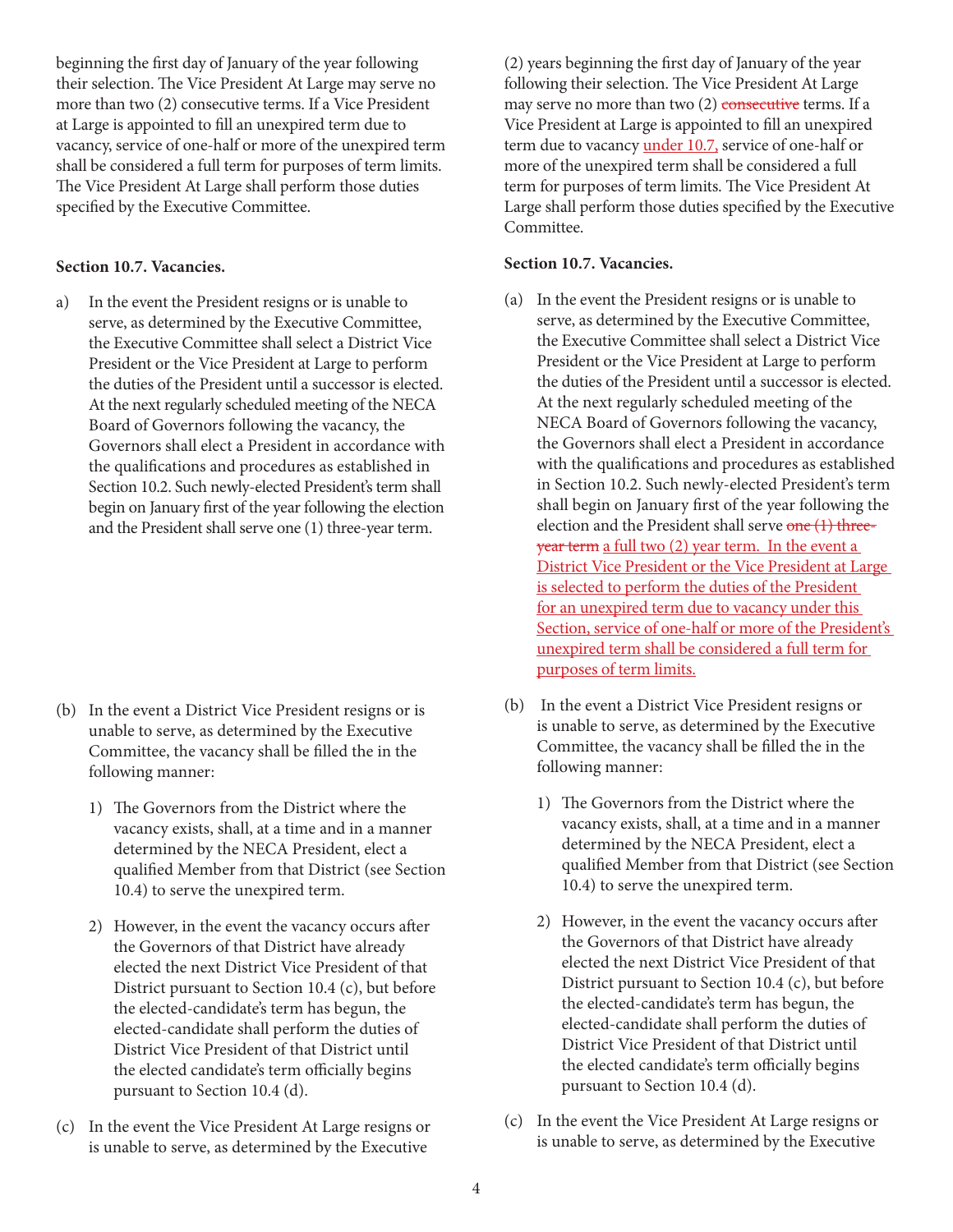Committee, the Executive Committee shall, at a time and in a manner determined by the NECA President, appoint a qualified Vice President At Large (see Section 10.5) to serve the unexpired term.

Committee, the Executive Committee shall, at a time and in a manner determined by the NECA President, appoint a qualified Vice President At Large (see Section 10.5) to serve the unexpired term.

# **Comment from NECA National Office:**

This proposal is recommended **FOR** adoption.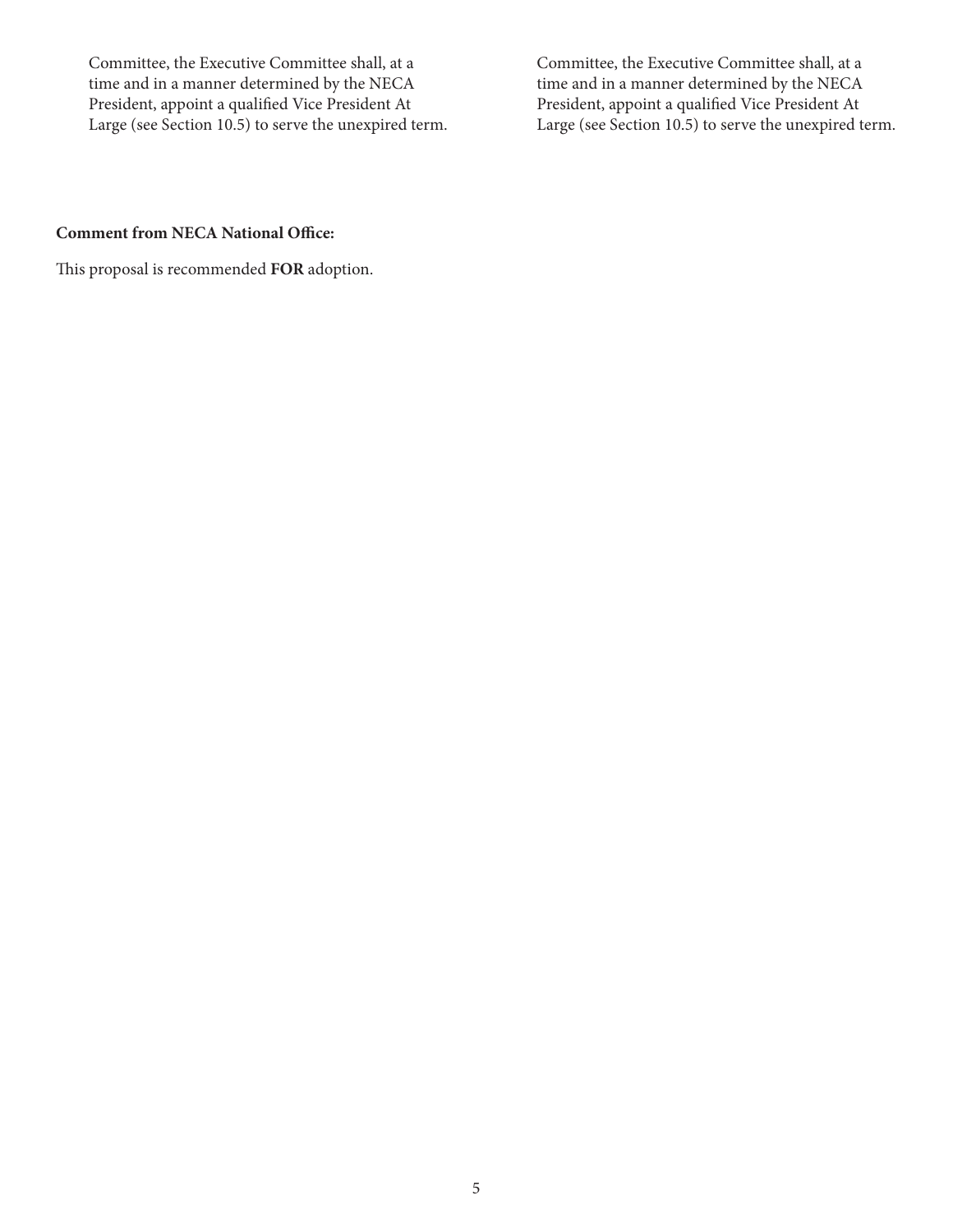**BYLAW AMENDMENT #2** — Proposal re New Vice President of Technology Systems to Amend Sections 8.2, 9.2, 9.3, 10.1 10.5, 10.6, 10.7, 10.8 (submitted by Executive Committee)

Whereas Member Officers of NECA include a President, District Vice Presidents and a Vice President at Large, and

Whereas, technology continues to have a significant impact on the electrical construction industry, and

Whereas, there is a need for a member officer to focus on the influence of technology on markets and company operations of NECA members, and

Whereas, the NECA Executive Committee wishes to add a Vice President of Technology Systems,

Now, therefore, be it resolved that the bylaws be amended as follows

#### **Current Language**

#### **Proposed Language**

(strikeover indicates deleted language; underline indicates new language; *{}* indicates source or new location)

### **ARTICLE VIII. BOARD OF GOVERNORS**

**Section 8.1. Authority of Board of Governors.** The Board of Governors is the ultimate governing body of this Association and shall control all its assets and affairs and formulate its policies and programs.

### **Section 8.2. Structure of Board of Governors.** The Board of Governors shall consist of:

- (a) One (1) Governor elected from and by the Members of each Chapter empowered to elect Governors affiliated with this Association.
- (b) The President of this Association.
- (c) District Vice Presidents.
- (d) The Vice President At Large.

**Section 8.3. Selection of Governors.** Each chapter located in an odd-numbered District shall, in January of each odd-numbered year, select one of its active Regular Members to serve as a member of the Board of Governors of this Association for a term of two (2) years. Each chapter located in an even-numbered District shall, in January of each even-numbered year, select one of its active Regular Members to serve as a member of the Board of Governors of this Association for a term of two

# **ARTICLE VIII. BOARD OF GOVERNORS**

**Section 8.1. Authority of Board of Governors.** The Board of Governors is the ultimate governing body of this Association and shall control all its assets and affairs and formulate its policies and programs.

**Section 8.2. Structure of Board of Governors.** The Board of Governors shall consist of:

- (a) One (1) Governor elected from and by the Members of each Chapter empowered to elect Governors affiliated with this Association.
- (b) The President of this Association.
- (c) District Vice Presidents.
- (d) The Vice President At Large.
- (e) The Vice President of Technology Systems.

**Section 8.3. Selection of Governors.** Each chapter located in an odd-numbered District shall, in January of each odd-numbered year, select one of its active Regular Members to serve as a member of the Board of Governors of this Association for a term of two (2) years. Each chapter located in an even-numbered District shall, in January of each even-numbered year, select one of its active Regular Members to serve as a member of the Board of Governors of this Association for a term of two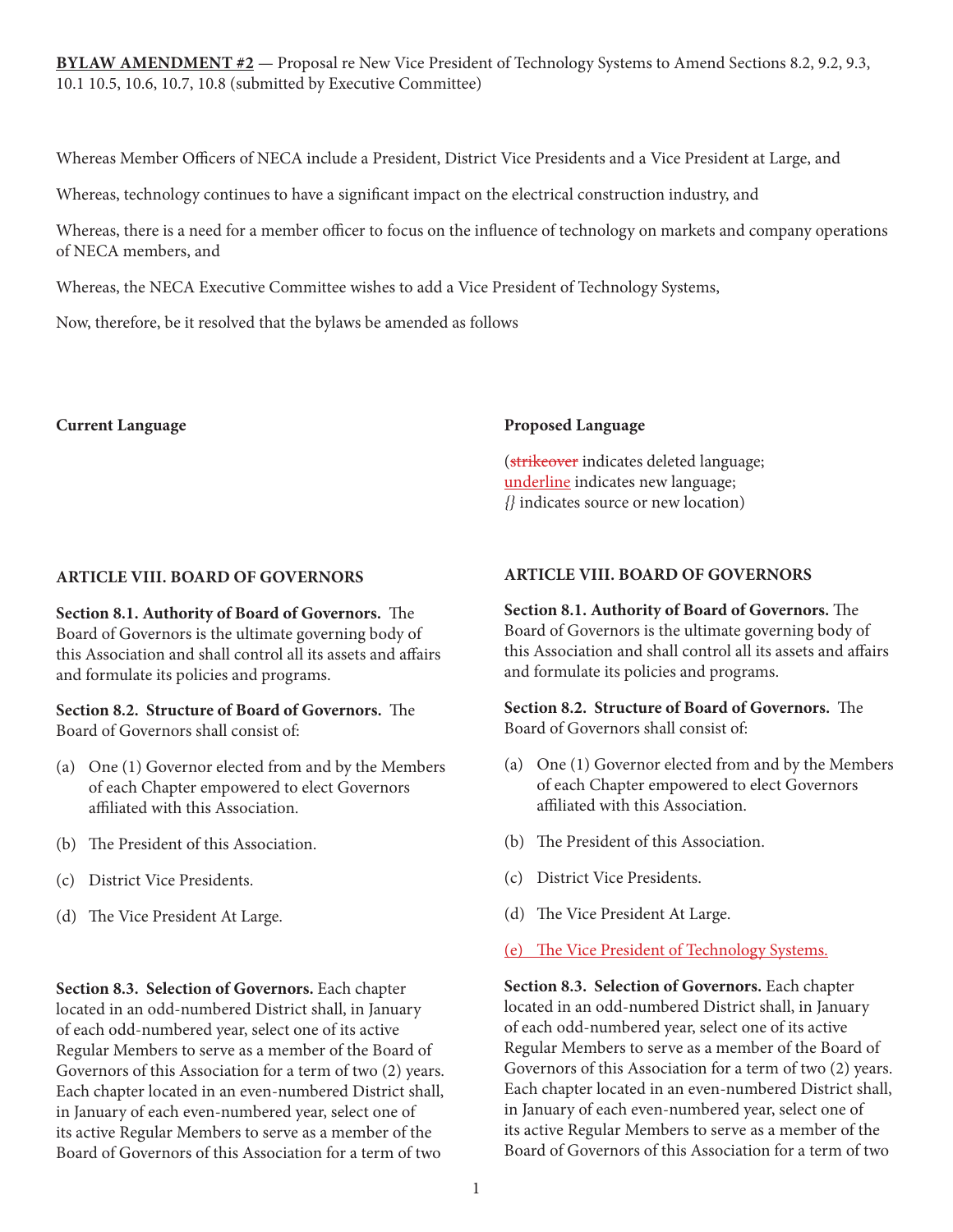(2) years. Governors shall take office upon selection and notification sent to the Secretary/Treasurer in writing.

# **Section 8.4. Duties and Responsibilities of Governors.**

Governors shall be liaison officers and responsible for representing and communicating the views of their Chapters to the Board of Governors. At the same time, as Governors of this Association, they shall be responsible for communicating and promoting the objectives and programs of this Association to their Chapters and its Members.

**Section 8.5. Quorum of Board of Governors.** A quorum for the transaction of business by the Board of Governors shall be a majority of all Governors.

## **Section 8.6. Meetings of the Board of Governors.**

- (a) **Notice.** A regular meeting of the Board of Governors shall be held at a time and place determined by the President between September first and December fifteenth. Other meetings of the Board of Governors shall be called by the President upon request of at least thirty-five (35) percent of the Governors or a majority of the Executive Committee. Notice of all meetings of the Board of Governors shall be sent to all Governors and Presidents of Chapters by the Secretary/Treasurer at least twenty (20) days prior to meetings.
- (b) **Unit Voting.** On ballot votes, except on matters pertaining to Labor Relations, each Governor shall cast, as a unit, all the number of votes as provided in the Bylaws (Section 4.4) for the members of the chapter who are in good standing thirty (30) days prior to the date of the meeting. On any matter pertaining to labor relations, the number of votes shall be limited to those attributable to members signatory to an I.B.E.W. labor agreement. The President, District Vice-Presidents and the Vice-President-at-Large shall cast one (1) vote each.
- (c) **Ballot or Voice Voting.** In all elections of officers, except when the candidate is unopposed, and in voting on amendments to the Bylaws, the Board of Governors shall take a ballot vote. On other matters, the usual form of viva-voce voting shall prevail with each member of the Board of Governors having one vote, provided any member of the Board of Governors may call for a ballot vote on any question before the question is put to the Board of Governors for a vote. When the Board of Governors utilizes a ballot vote, a tally of each vote showing both the number of votes cast, as well as the votes by each Governor, shall be made available to each Chapter.

(2) years. Governors shall take office upon selection and notification sent to the Secretary/Treasurer in writing.

# **Section 8.4. Duties and Responsibilities of Governors.**

Governors shall be liaison officers and responsible for representing and communicating the views of their Chapters to the Board of Governors. At the same time, as Governors of this Association, they shall be responsible for communicating and promoting the objectives and programs of this Association to their Chapters and its Members.

**Section 8.5. Quorum of Board of Governors.** A quorum for the transaction of business by the Board of Governors shall be a majority of all Governors.

### **Section 8.6. Meetings of the Board of Governors.**

- (a) **Notice.** A regular meeting of the Board of Governors shall be held at a time and place determined by the President between September first and December fifteenth. Other meetings of the Board of Governors shall be called by the President upon request of at least thirty-five (35) percent of the Governors or a majority of the Executive Committee. Notice of all meetings of the Board of Governors shall be sent to all Governors and Presidents of Chapters by the Secretary/Treasurer at least twenty (20) days prior to meetings.
- (b) **Unit Voting.** On ballot votes, except on matters pertaining to Labor Relations, each Governor shall cast, as a unit, all the number of votes as provided in the Bylaws (Section 4.4) for the members of the chapter who are in good standing thirty (30) days prior to the date of the meeting. On any matter pertaining to labor relations, the number of votes shall be limited to those attributable to members signatory to an I.B.E.W. labor agreement. The President, District Vice-Presidents and the Vice-President-at-Large shall cast one (1) vote each.
- (c) **Ballot or Voice Voting.** In all elections of officers, except when the candidate is unopposed, and in voting on amendments to the Bylaws, the Board of Governors shall take a ballot vote. On other matters, the usual form of viva-voce voting shall prevail with each member of the Board of Governors having one vote, provided any member of the Board of Governors may call for a ballot vote on any question before the question is put to the Board of Governors for a vote. When the Board of Governors utilizes a ballot vote, a tally of each vote showing both the number of votes cast, as well as the votes by each Governor, shall be made available to each Chapter.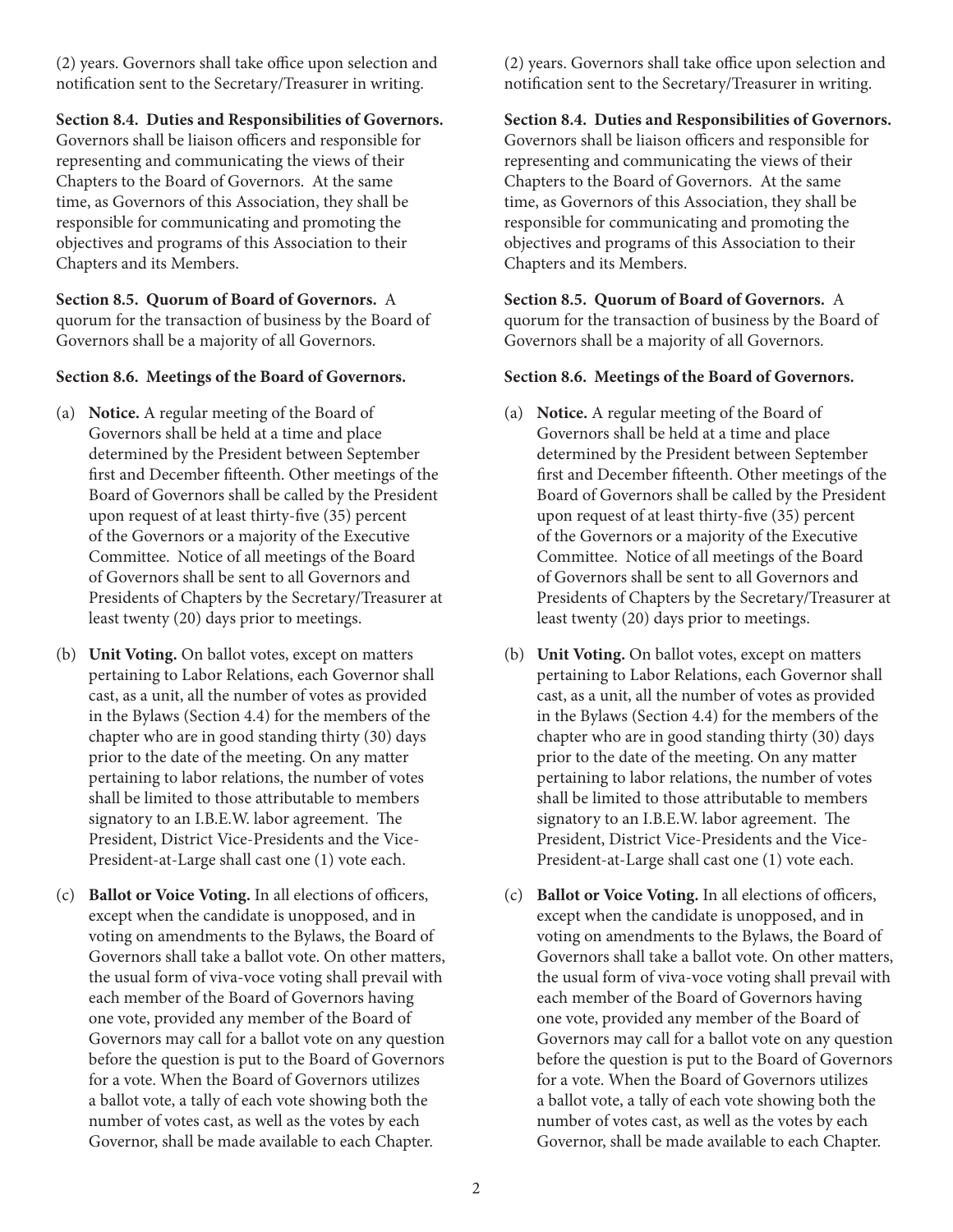**(d) Other Actions.** The Board of Governors may also act without meeting (such as conferring and acting by means of mail, e-mail, telephone conference, or facsimile communication), except to amend these Bylaws. Such action shall be recorded in the minutes of the next meeting of the Board of Governors.

**Section 8.7. Alternates.** Chapters authorized to select Governors may select "alternates" to represent the Chapter when they deem it appropriate. Chapters shall notify the Secretary/Treasurer in writing of the selection of "alternate" and successors to Governors.

**Section 8.8. Agenda.** Agenda topics or proposals such as new policies, policy changes, agreements or changes to agreements having a significant effect upon Members, Chapters, and/or this Association shall be received by the Secretary/Treasurer at least sixty (60) days prior to the meeting at which such proposals will be considered. Such agenda topics or proposals shall be distributed in writing to all Governors by the Secretary/Treasurer at least fifty (50) days prior to the meeting at which they will be considered. Responses, amendments, and/or substitutes to such topics or proposals must be submitted to the Secretary/Treasurer at least thirty (30) days prior to meetings at which they are to be considered. Proposals and modifications, or other responses to proposals, received by these deadlines shall be sent by the Secretary/ Treasurer to all Governors at least twenty (20) days prior to the meeting at which they are to be considered.

**Section 8.9. Chairman of the Board of Governors.** The President of this Association shall Chair all meetings of the Board of Governors.

**Section 8.10. Governor's Expenses.** Chapters shall be responsible for expenses related to their Governor's attending meetings of the Board of Governors.

### **ARTICLE IX. EXECUTIVE COMMITTEE**

**Section 9.1. Authority of the Executive Committee.** The Executive Committee of the Board of Governors shall be authorized to act on behalf of this Association between meetings of the Board of Governors in all matters not expressly reserved to the Members or Board of Governors by the Articles of Incorporation, these Bylaws or directives of the Board of Governors, provided that such actions are approved by the Board of Governors at its next meeting. The Executive Committee shall also be authorized to act at all times in matters specifically assigned to it in the Articles of Incorporation these Bylaws or directives of the Board of Governors.

(d) **Other Actions.** The Board of Governors may also act without meeting (such as conferring and acting by means of mail, e-mail, telephone conference, or facsimile communication), except to amend these Bylaws. Such action shall be recorded in the minutes of the next meeting of the Board of Governors.

**Section 8.7. Alternates.** Chapters authorized to select Governors may select "alternates" to represent the Chapter when they deem it appropriate. Chapters shall notify the Secretary/Treasurer in writing of the selection of "alternate" and successors to Governors.

**Section 8.8. Agenda.** Agenda topics or proposals such as new policies, policy changes, agreements or changes to agreements having a significant effect upon Members, Chapters, and/or this Association shall be received by the Secretary/Treasurer at least sixty (60) days prior to the meeting at which such proposals will be considered. Such agenda topics or proposals shall be distributed in writing to all Governors by the Secretary/Treasurer at least fifty (50) days prior to the meeting at which they will be considered. Responses, amendments, and/or substitutes to such topics or proposals must be submitted to the Secretary/Treasurer at least thirty (30) days prior to meetings at which they are to be considered. Proposals and modifications, or other responses to proposals, received by these deadlines shall be sent by the Secretary/ Treasurer to all Governors at least twenty (20) days prior to the meeting at which they are to be considered.

**Section 8.9. Chairman of the Board of Governors.** The President of this Association shall Chair all meetings of the Board of Governors.

**Section 8.10. Governor's Expenses.** Chapters shall be responsible for expenses related to their Governor's attending meetings of the Board of Governors.

### **ARTICLE IX. EXECUTIVE COMMITTEE**

**Section 9.1. Authority of the Executive Committee.** The Executive Committee of the Board of Governors shall be authorized to act on behalf of this Association between meetings of the Board of Governors in all matters not expressly reserved to the Members or Board of Governors by the Articles of Incorporation, these Bylaws or directives of the Board of Governors, provided that such actions are approved by the Board of Governors at its next meeting. The Executive Committee shall also be authorized to act at all times in matters specifically assigned to it in the Articles of Incorporation these Bylaws or directives of the Board of Governors.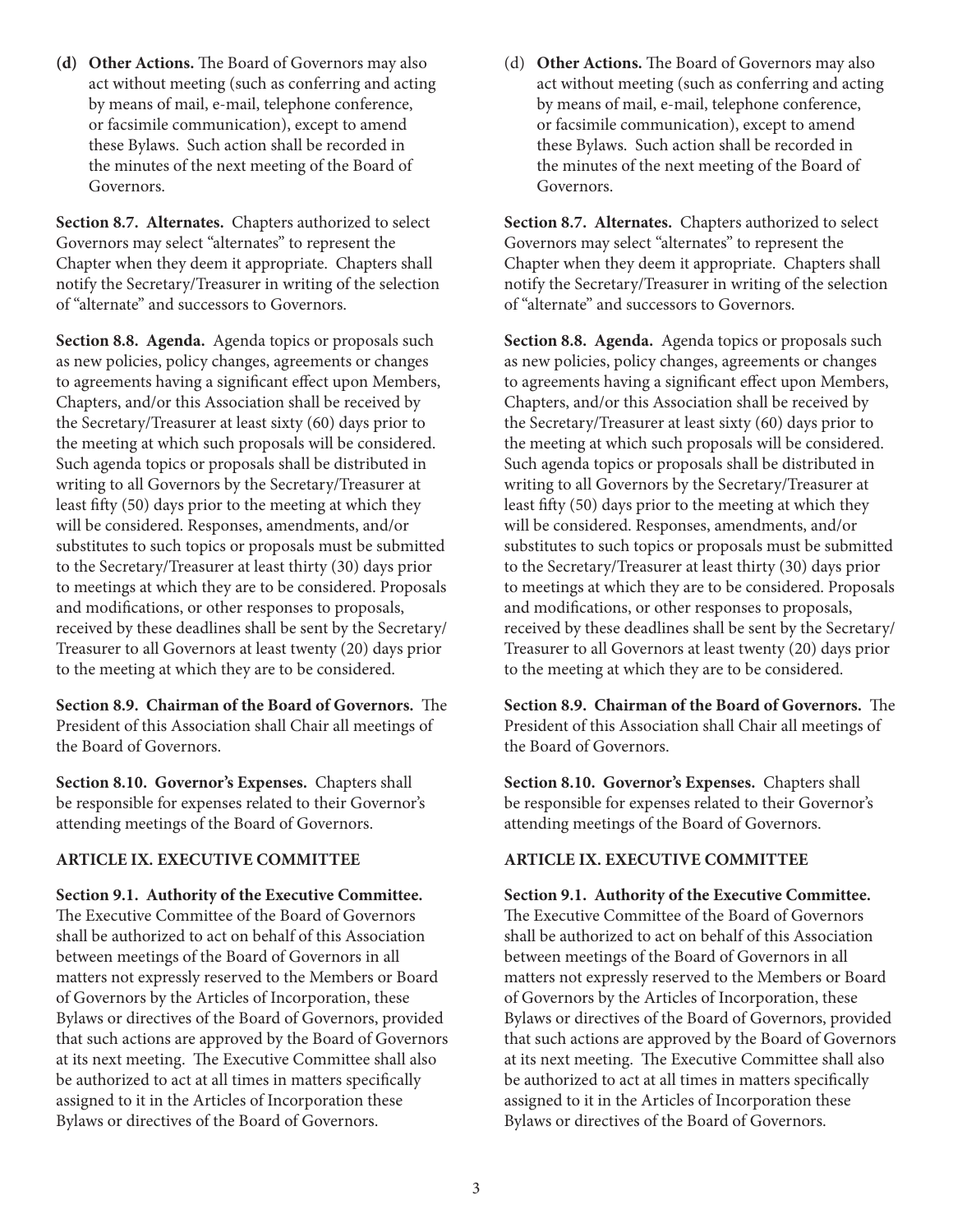**Section 9.2. Structure of Executive Committee.** The Executive Committee shall consist of the President, the District Vice Presidents, the Vice President At Large, the CEO, the Secretary/Treasurer and other Staff Officers (See Section 11.6). Each member of the Executive Committee shall have one vote, except that the CEO, the Secretary/Treasurer and other Staff Officers shall have voice but no vote.

**Section 9.3. Duties and Responsibilities of the Executive Committee.** In addition to responsibilities specified in Section 9.1, the Executive Committee shall:

- (a) Be responsible for Labor Relations activities of this Association.
- (b) Be responsible for financial management, reserve accumulation and management, investments, budgeting and safe keeping of the Association's assets in accord with Policies and directives of the Board of Governors.
- (c) Be responsible for employing the chief executive officer (CEO) and providing for the employment of staff under the direction of the CEO.
- (d) Be responsible for setting the time, date and location of each "Convention" at least sixty (60) days prior to the date thereof.
- (e) Be responsible for recording and furnishing copies of the minutes to the Board of Governors immediately following such proceedings.
- (f) Be responsible for nominating a qualified candidate for President of the Association the final year of the President's term at least sixty (60) days prior to the last regular meeting of that year.
- (g) Be responsible for appointing a Vice President At Large.
- (h) Be responsible for such other, as the Board of Governors may deem appropriate.

**Section 9.4. Quorum of the Executive Committee.** A Quorum for transaction of business of the Executive Committee shall be a majority of all members of the Executive Committee.

**Section 9.5. Meetings of the Executive Committee.**  The Executive Committee shall meet at least three (3) times annually at the call and at such time and place as **Section 9.2. Structure of Executive Committee.** The Executive Committee shall consist of the President, the District Vice Presidents, the Vice President At Large, the Vice President of Technology Systems, the CEO, the Secretary/Treasurer and other Staff Officers (See Section 11.6). Each member of the Executive Committee shall have one vote, except that the CEO, the Secretary/Treasurer and other Staff Officers shall have voice but no vote.

**Section 9.3. Duties and Responsibilities of the Executive Committee.** In addition to responsibilities specified in Section 9.1, the Executive Committee shall:

- (a) Be responsible for Labor Relations activities of this Association.
- (b) Be responsible for financial management, reserve accumulation and management, investments, budgeting and safe keeping of the Association's assets in accord with Policies and directives of the Board of Governors.
- (c) Be responsible for employing the chief executive officer (CEO) and providing for the employment of staff under the direction of the CEO.
- (d) Be responsible for setting the time, date and location of each "Convention" at least sixty (60) days prior to the date thereof.
- (e) Be responsible for recording and furnishing copies of the minutes to the Board of Governors immediately following such proceedings.
- (f) Be responsible for nominating a qualified candidate for President of the Association the final year of the President's term at least sixty (60) days prior to the last regular meeting of that year.
- (g) Be responsible for appointing a Vice President At Large.
- (h) <u>Be responsible for appointing a Vice President of</u> Technology Systems.
- $(i)$ (h) Be responsible for such other, as the Board of Governors may deem appropriate.

**Section 9.4. Quorum of the Executive Committee.** A Quorum for transaction of business of the Executive Committee shall be a majority of all members of the Executive Committee.

**Section 9.5. Meetings of the Executive Committee.**  The Executive Committee shall meet at least three (3) times annually at the call and at such time and place as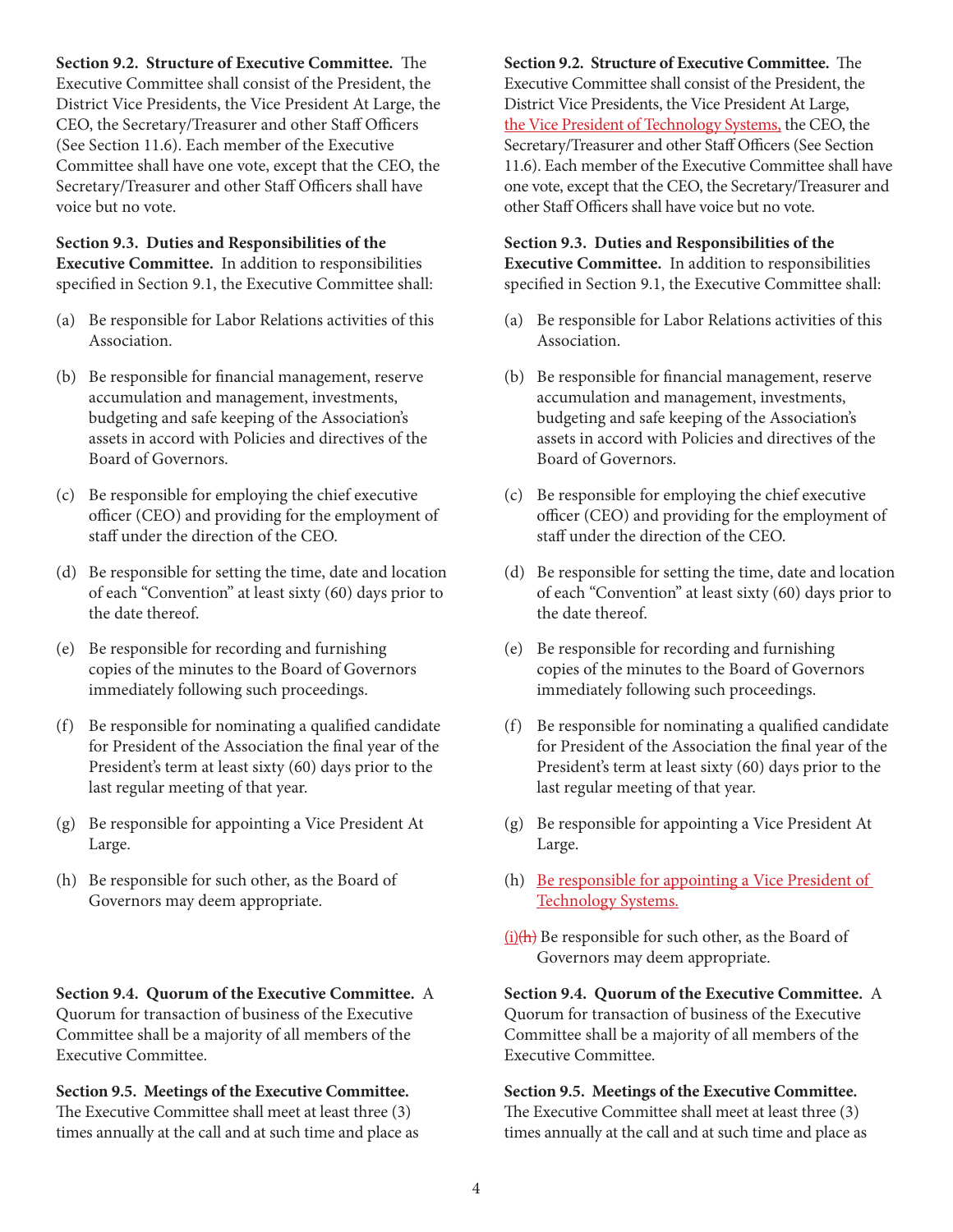the President may specify. Meetings of the Executive Committee may also be convened by a written request of a majority of the Committee. Notice of all meetings of the Executive Committee shall be sent to all members of the Committee by the Secretary/Treasurer at least ten (10) days prior to such meetings. The Executive Committee may also act without meeting (such as conferring and acting by means of mail, e-mail, telephone conference, or facsimile communication). Such action shall be recorded in the minutes of the next meeting.

**Section 9.6. Chairmanship.** The President of the Association shall serve as Chairman of the Executive Committee.

### **Section 9.7. Expenses of Executive Committee.**

Expenses of members of the Executive Committee related to attending Committee meetings and meeting of the Board of Governors shall be paid by the Association.

### **ARTICLE X. MEMBER OFFICERS**

**Section 10.1.** Member Officers of this Association shall include: a President, a District Vice President representing each District and a Vice President At Large.

**Section 10.2. The President.** The President shall be the senior elected officer of the Association.

(a) **Qualifications.** Candidates for President must, within the previous five (5) years, have served one (1) term on the Executive Committee or at least two (2) years on the Board of Governors and represent a Member who is a signatory to an I.B.E.W. labor agreement.

#### (b) **Nomination.**

- 1) By the Executive Committee. The Executive Committee shall nominate, from among the members of the Association or their duly accredited representatives, one or more candidates for the office of President at its last regular meeting which precedes, by at least sixty (60) days, the regular meeting of the Board of Governors in the third calendar year of a President's term.
- 2) Other Nominations. Additional nominations for the office of President, from among the members or their duly accredited representatives, may be made by any Governor with the written concurrence of a majority of the Governors from the District in which the nominee operates the headquarters of his business, by filing the

the President may specify. Meetings of the Executive Committee may also be convened by a written request of a majority of the Committee. Notice of all meetings of the Executive Committee shall be sent to all members of the Committee by the Secretary/Treasurer at least ten (10) days prior to such meetings. The Executive Committee may also act without meeting (such as conferring and acting by means of mail, e-mail, telephone conference, or facsimile communication). Such action shall be recorded in the minutes of the next meeting.

**Section 9.6. Chairmanship.** The President of the Association shall serve as Chairman of the Executive Committee.

# **Section 9.7. Expenses of Executive Committee.**

Expenses of members of the Executive Committee related to attending Committee meetings and meeting of the Board of Governors shall be paid by the Association.

# **ARTICLE X. MEMBER OFFICERS**

**Section 10.1.** Member Officers of this Association shall include: a President, a District Vice President representing each District, and a Vice President At Large and a Vice President of Technology Systems.

**Section 10.2. The President.** The President shall be the senior elected officer of the Association.

- (a) **Qualifications.** Candidates for President must, within the previous five (5) years, have served one (1) term on the Executive Committee or at least two (2) years on the Board of Governors and represent a Member who is a signatory to an I.B.E.W. labor agreement.
- (b) **Nomination.**
	- (1) By the Executive Committee. The Executive Committee shall nominate, from among the members of the Association or their duly accredited representatives, one or more candidates for the office of President at its last regular meeting which precedes, by at least sixty (60) days, the regular meeting of the Board of Governors in the third calendar year of a President's term.
	- 2) Other Nominations. Additional nominations for the office of President, from among the members or their duly accredited representatives, may be made by any Governor with the written concurrence of a majority of the Governors from the District in which the nominee operates the headquarters of his business, by filing the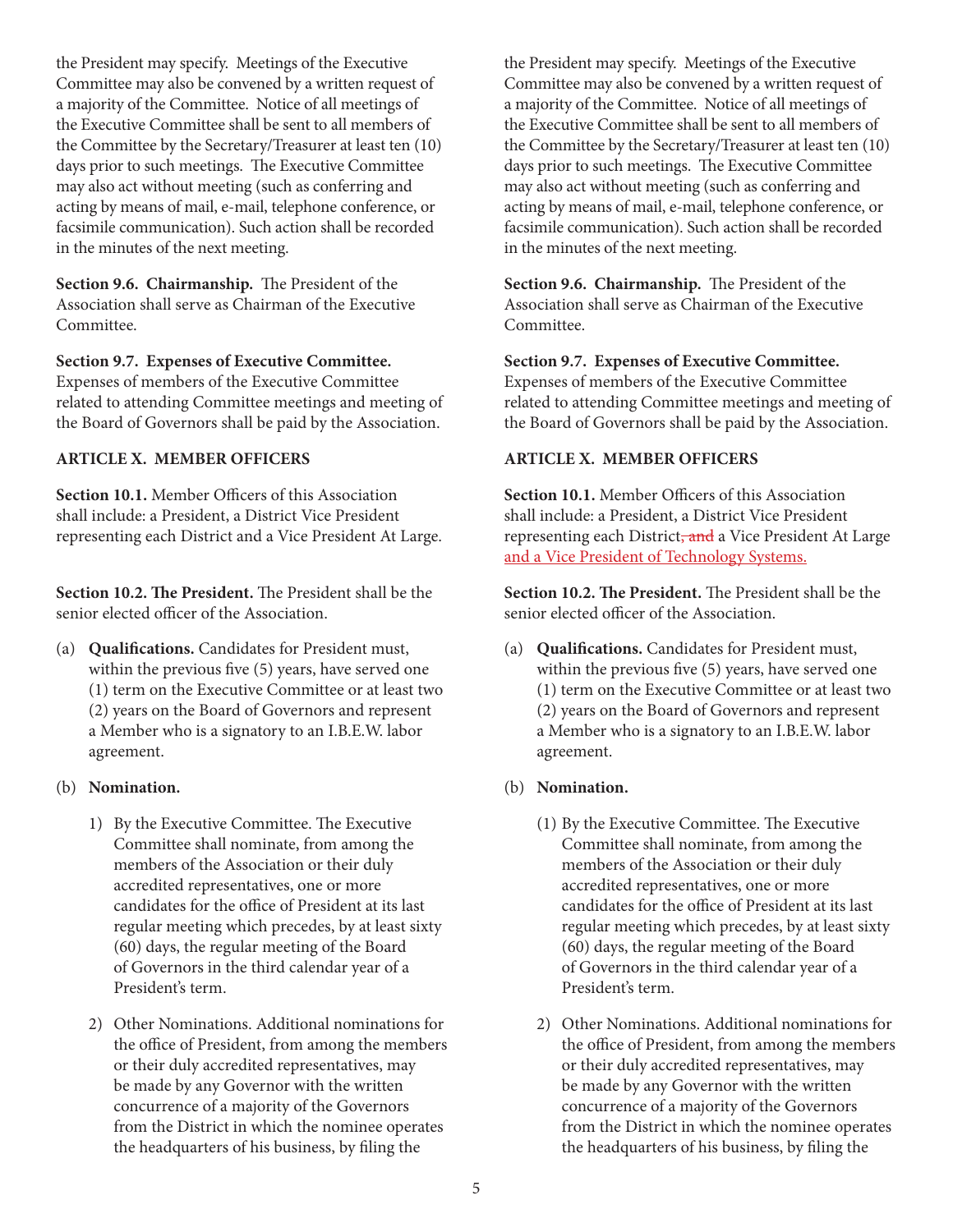nomination with the Secretary/Treasurer at any time after the nominations of the Executive Committee and more than thirty (30) days prior to the date of such regular meeting of the Board of Governors.

- (c) **Election.** The President of the Association shall be elected by the Board of Governors at its last regular meeting in the third year of each President's term. Individual members shall have the right to vote by proxy one vote each for a duly nominated candidate for President. Proxy ballots shall be mailed to the Secretary/Treasurer.
- (d) **Term of Office.** Presidents' term shall begin January first of the year following their election. Presidents shall serve three (3) years or until their successors are duly qualified and elected. The President shall serve no more than one (1) full three-year term.
- (e) **Duties.** The President shall perform the following duties:
	- 1) Exercise leadership necessary to promote the policies and programs of the Association.
	- 2) Speak for the Association and the electrical contracting industry.
	- 3) Preside at all meetings of the Board of Governors, the Executive Committee, and the Convention.
	- 4) Appoint the Chairman and members of all Committees not otherwise specified in these Bylaws.
	- 5) Perform other duties assigned by the Board of Governors.

### **Section 10.4. District Vice Presidents.**

- (a) **Qualifications.** At the time of nomination, candidates for District Vice President must:
	- 1) Have served at least one (1) full year on the Board of Governors within the past five (5) years.
	- 2) Represent a member who is a signatory to an I.B.E.W. labor agreement.
	- 3) Be members in good standing of Chapters within that District.
- (b) **Nomination.** Nominations for District Vice Presidents must be signed by a Governor from that

nomination with the Secretary/Treasurer at any time after the nominations of the Executive Committee and more than thirty (30) days prior to the date of such regular meeting of the Board of Governors.

- (c) **Election.** The President of the Association shall be elected by the Board of Governors at its last regular meeting in the third year of each President's term. Individual members shall have the right to vote by proxy one vote each for a duly nominated candidate for President. Proxy ballots shall be mailed to the Secretary/Treasurer.
- (d) **Term of Office.** Presidents' term shall begin January first of the year following their election. Presidents shall serve three (3) years or until their successors are duly qualified and elected. The President shall serve no more than one (1) full three-year term.
- (e) **Duties.** The President shall perform the following duties:
	- 1) Exercise leadership necessary to promote the policies and programs of the Association.
	- 2) Speak for the Association and the electrical contracting industry.
	- 3) Preside at all meetings of the Board of Governors, the Executive Committee, and the Convention.
	- 4) Appoint the Chairman and members of all Committees not otherwise specified in these Bylaws.
	- 5) Perform other duties assigned by the Board of Governors.

## **Section 10.4. District Vice Presidents.**

- 1) **Qualifications**. At the time of nomination, candidates for District Vice President must:
	- a) Have served at least one (1) full year on the Board of Governors within the past five (5) years.
	- b) Represent a member who is a signatory to an I.B.E.W. labor agreement.
	- c) Be members in good standing of Chapters within that District.
- (b) **Nomination**. Nominations for District Vice Presidents must be signed by a Governor from that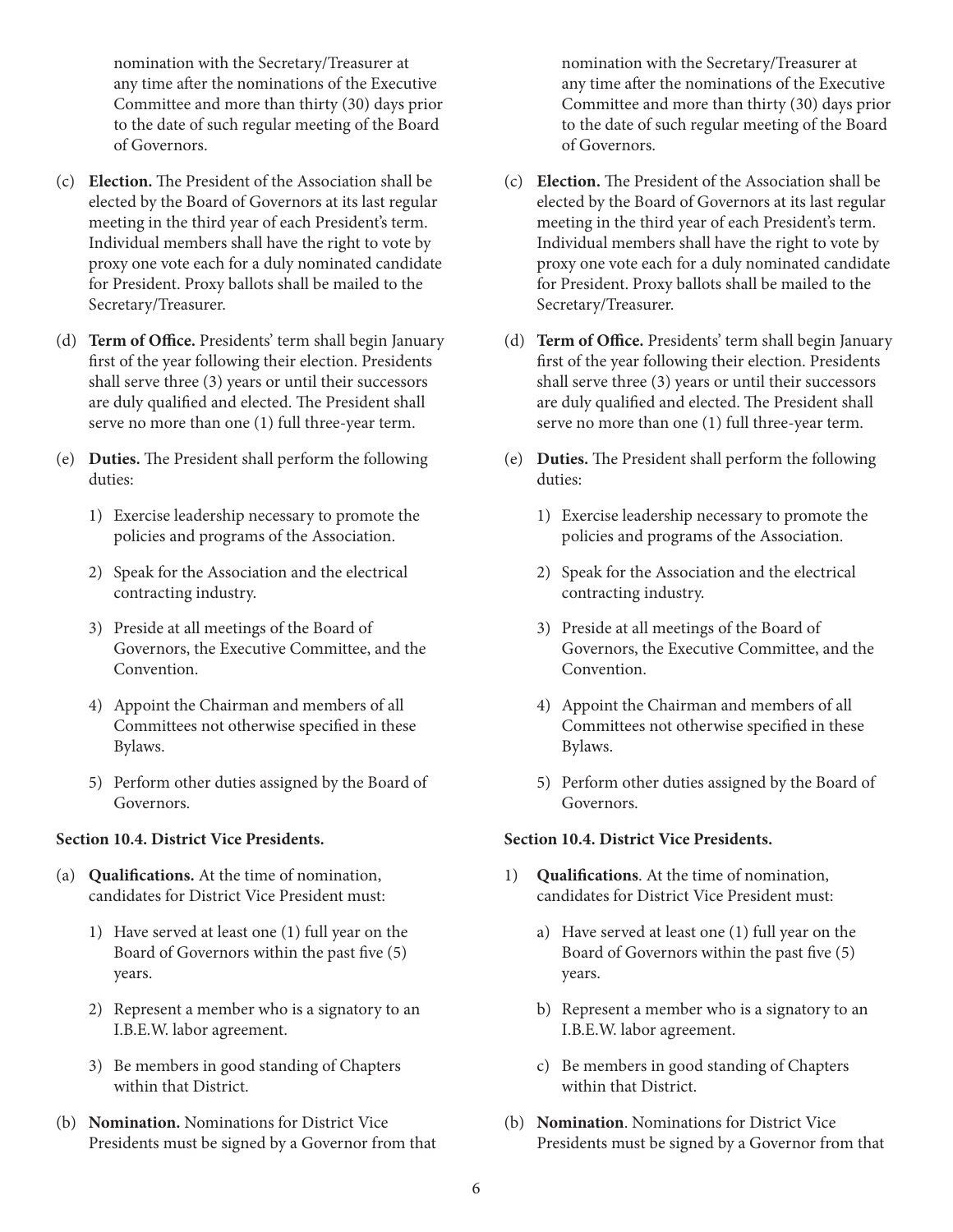District and received in writing by the Secretary/ Treasurer, not more than sixty (60) days nor less than thirty (30) days prior to the date of the Board of Governors meeting at which elections will be held.

- (c) **Election.** One (1) District Vice President shall be elected by the Governors in each District. Districts designated by even numbers shall elect District Vice Presidents in even numbered years and Districts designated with odd numbers shall elect District Vice Presidents in odd numbered years, all to take office on the first day of January following their election.
- (d) **Term.** District Vice Presidents shall be elected to a two (2) year term beginning January first of the year following their election. District Vice Presidents shall serve no more than two (2) consecutive terms. If a District Vice President is elected to serve an unexpired term under Section 10.7, service of one-half or more of the unexpired term shall be considered a full term for purposes of term limits.
- (e) **Duties.** District Vice Presidents shall:
	- 1) Represent the conveyed interests of the chapters in their districts to the Association and the Executive Committee.
	- 2) Promote the policies and programs of this Association.
	- 3) Lend counsel and advice to Chapter officers and agents and coordinate their efforts.
	- 4) Investigate and report pertinent developments in the District that could affect this Association.
	- 5) Perform such additional duties as the Board of Governors may from time to time assign.

**Section 10.5. Vice President At Large.** The Vice President At Large shall be appointed by the Executive Committee from among qualified representatives of member firms in the United States and having annual payrolls in excess of nine hundred thousand (900,000) manhours. The Vice President At Large shall be appointed at the Executive Committee meeting held at the convention in odd numbered years and shall serve a term of two (2) years beginning the first day of January of the year following their selection. The Vice President At Large may serve no more than two (2) consecutive terms. If a Vice President at Large is appointed to fill an unexpired term due to vacancy, service of one-half or more of the unexpired term shall be considered a full

District and received in writing by the Secretary/ Treasurer, not more than sixty (60) days nor less than thirty (30) days prior to the date of the Board of Governors meeting at which elections will be held.

- (c) **Election**. One (1) District Vice President shall be elected by the Governors in each District. Districts designated by even numbers shall elect District Vice Presidents in even numbered years and Districts designated with odd numbers shall elect District Vice Presidents in odd numbered years, all to take office on the first day of January following their election.
- (d) **Term**. District Vice Presidents shall be elected to a two (2) year term beginning January first of the year following their election. District Vice Presidents shall serve no more than two (2) consecutive terms. If a District Vice President is elected to serve an unexpired term under Section 10.7, service of one-half or more of the unexpired term shall be considered a full term for purposes of term limits.
- (e) **Duties.** District Vice Presidents shall:
	- 1) Represent the conveyed interests of the chapters in their districts to the Association and the Executive Committee.
	- 2) Promote the policies and programs of this Association.
	- 3) Lend counsel and advice to Chapter officers and agents and coordinate their efforts.
	- 4) Investigate and report pertinent developments in the District that could affect this Association.
	- 5) Perform such additional duties as the Board of Governors may from time to time assign.

**Section 10.5. Vice President At Large.** The Vice President At Large shall be appointed by the Executive Committee from among qualified representatives of member firms in the United States and having annual payrolls in excess of nine hundred thousand (900,000) manhours. The Vice President at Large shall be appointed at the Executive Committee meeting held at the prior to the convention in odd numbered years and shall serve a term of two (2) years beginning the first day of January of the year following their selection. The Vice President At Large may serve no more than two (2) consecutive terms. If a Vice President at Large is appointed to fill an unexpired term due to vacancy, service of one-half or more of the unexpired term shall be considered a full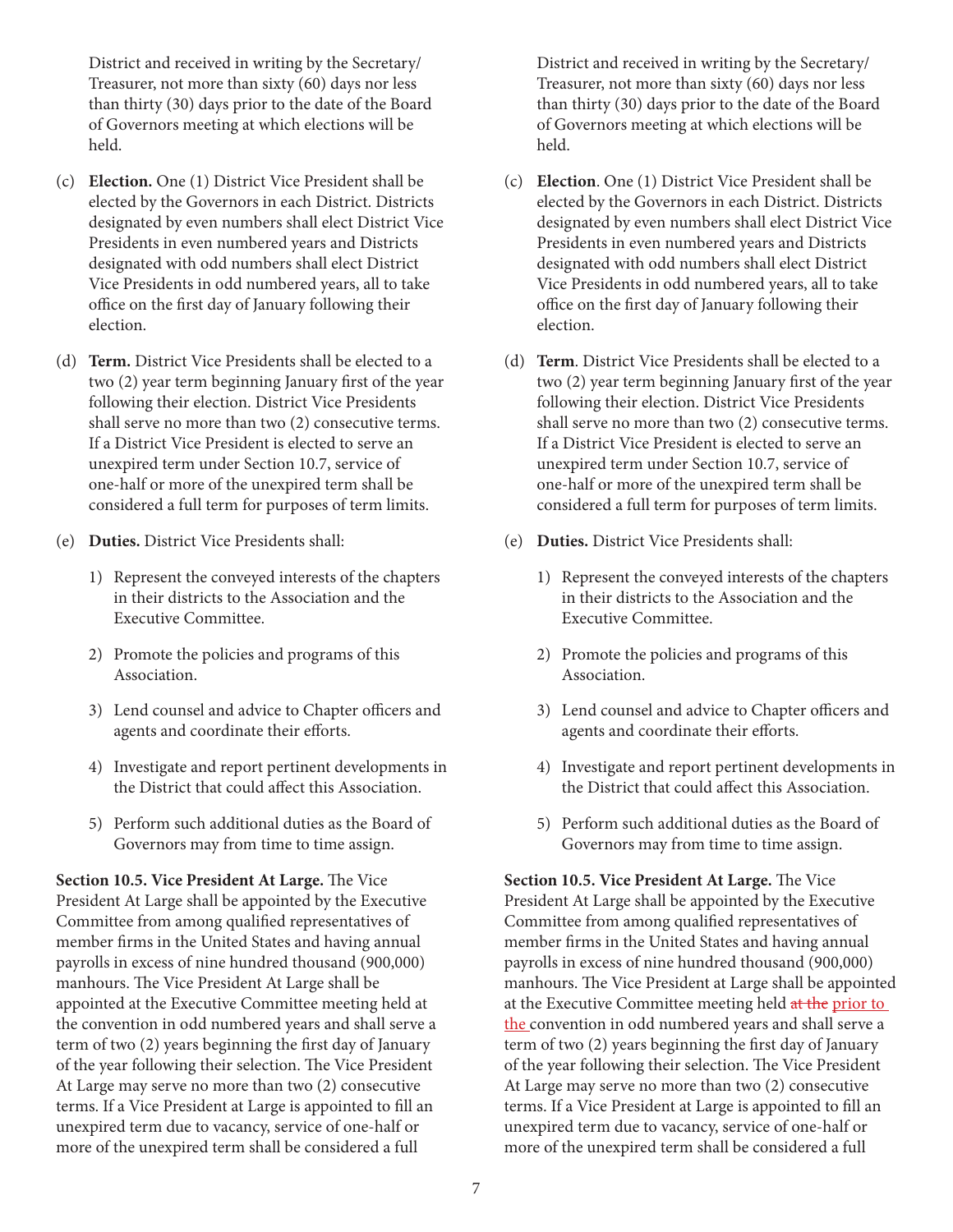term for purposes of term limits. The Vice President At Large shall perform those duties specified by the Executive Committee.

#### **Section 10.6. Prohibition on Holding Multiple Offices.**

The President, District Vice Presidents or the Vice President At Large may not represent any chapter in the Board of Governors. No person may hold more than one of the following Offices or positions at the same time:

- (a) President of the Association
- (b) District Vice President
- (c) Vice President At Large
- (d) Governor representing a Chapter

#### **Section 10.7. Vacancies.**

(a) In the event the President resigns or is unable to serve, as determined by the Executive Committee, the Executive Committee shall select a District Vice President or the Vice President at Large to perform the duties of the President until a successor is elected. At the next regularly scheduled meeting of the NECA Board of Governors following the vacancy, the Governors shall elect a President in accordance with the qualifications and procedures as established in Section 10.2. Such newly-elected President's term shall begin on January first of the year following the election and the President shall serve one (1) three-year term.

term for purposes of term limits. The Vice President At Large shall perform those duties specified by the Executive Committee.

**Section 10.6. Vice President of Technology Systems.**  The Vice President of Technology Systems shall be appointed by the Executive Committee from among qualified representatives of member firms in the United States and have a majority of revenue from technology markets. The Vice President of Technology Systems shall be appointed at the Executive Committee meeting held prior to the convention in odd numbered years and shall serve a term of two (2) years beginning the first day of January of the year following their selection. The Vice President of Technology Systems may serve no more than two (2) consecutive terms. If a Vice President of Technology Systems is appointed to fill an unexpired term due to vacancy, service of one-half or more of the unexpired term shall be considered a full term for purposes of term limits. The Vice President of Technology Systems shall perform those duties specified by the Executive Committee.

### **Section 10.**6**7. Prohibition on Holding Multiple**

**Offices.** The President, District Vice Presidents, the Vice President At Large or the Vice President of Technology Systems may not represent any chapter in the Board of Governors. No person may hold more than one of the following Offices or positions at the same time:

- (a) President of the Association
- (b) District Vice President
- (c) Vice President At Large
- (e)(d) Vice President of Technology Systems
- $\overline{(d)(e)}$  Governor representing a Chapter

### **Section 10.**7**8. Vacancies.**

(a) In the event the President resigns or is unable to serve, as determined by the Executive Committee, the Executive Committee shall select a District Vice President, or the Vice President at Large or the Vice President of Technology Systems to perform the duties of the President until a successor is elected. At the next regularly scheduled meeting of the NECA Board of Governors following the vacancy, the Governors shall elect a President in accordance with the qualifications and procedures as established in Section 10.2. Such newly-elected President's term shall begin on January first of the year following the election and the President shall serve one (1) threeyear term.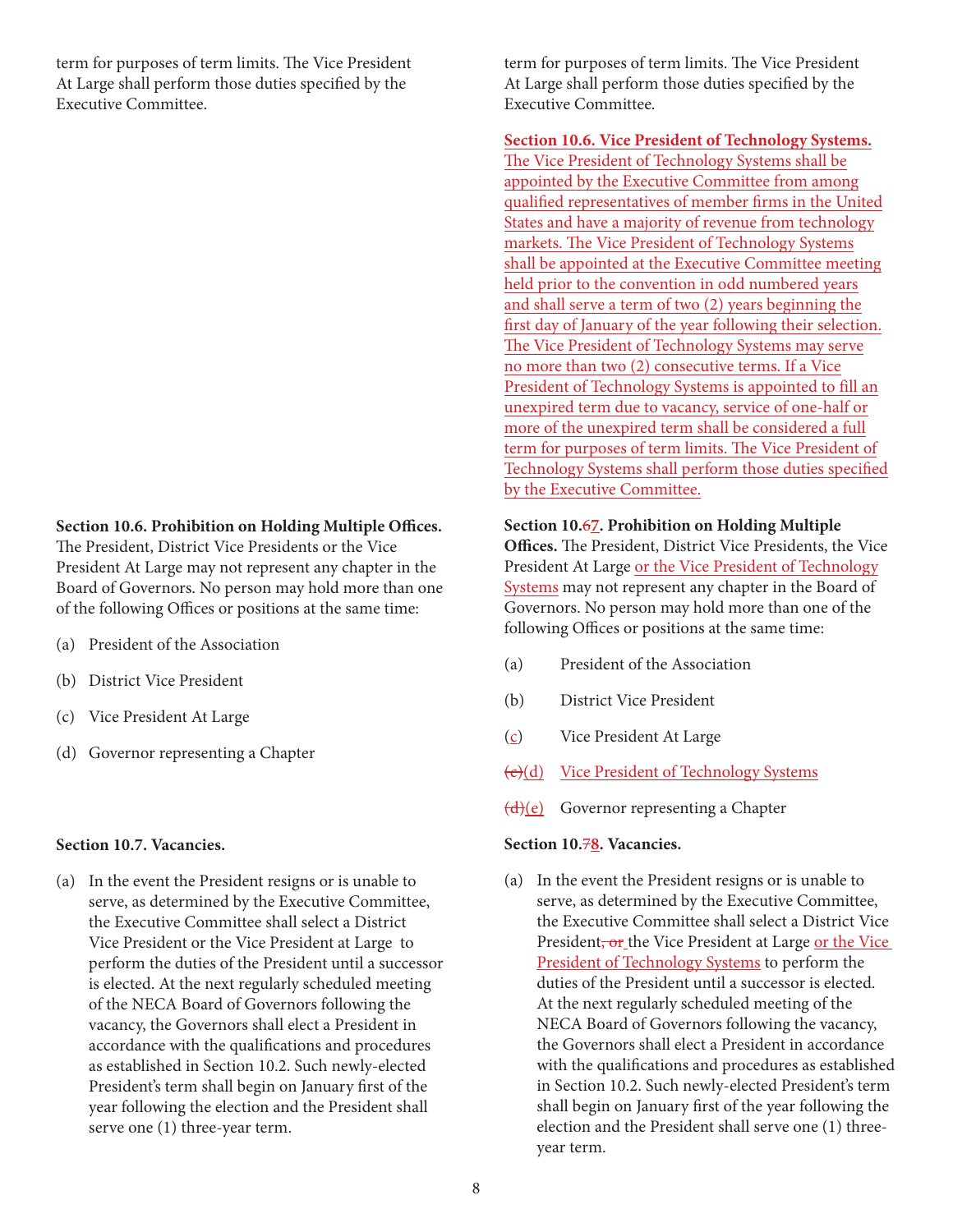- (b) In the event a District Vice President resigns or is unable to serve, as determined by the Executive Committee, the vacancy shall be filled the in the following manner:
	- 1) The Governors from the District where the vacancy exists, shall, at a time and in a manner determined by the NECA President, elect a qualified Member from that District (see Section 10.4) to serve the unexpired term.
	- 2) However, in the event the vacancy occurs after the Governors of that District have already elected the next District Vice President of that District pursuant to Section 10.4 (c), but before the elected-candidate's term has begun, the elected-candidate shall perform the duties of District Vice President of that District until the elected candidate's term officially begins pursuant to Section 10.4 (d).
- (c) In the event the Vice President At Large resigns or is unable to serve, as determined by the Executive Committee, the Executive Committee shall, at a time and in a manner determined by the NECA President, appoint a qualified Vice President At Large (see Section 10.5) to serve the unexpired term.
- (b) In the event a District Vice President resigns or is unable to serve, as determined by the Executive Committee, the vacancy shall be filled the in the following manner:
	- 1) The Governors from the District where the vacancy exists, shall, at a time and in a manner determined by the NECA President, elect a qualified Member from that District (see Section 10.4) to serve the unexpired term.
	- 2) However, in the event the vacancy occurs after the Governors of that District have already elected the next District Vice President of that District pursuant to Section 10.4 (c), but before the elected-candidate's term has begun, the elected-candidate shall perform the duties of District Vice President of that District until the elected candidate's term officially begins pursuant to Section 10.4 (d).
- (c) In the event the Vice President At Large resigns or is unable to serve, as determined by the Executive Committee, the Executive Committee shall, at a time and in a manner determined by the NECA President, appoint a qualified Vice President At Large (see Section 10.5) to serve the unexpired term.
- (d) In the event the Vice President of Technology Systems resigns or is unable to serve, as determined by the Executive Committee, the Executive Committee shall, at a time and in a manner determined by the NECA President, appoint a qualified Vice President of Technology Systems (see Section 10.5) to serve the unexpired term.

**Comment from NECA National Office:**

This proposal is recommended **FOR** adoption.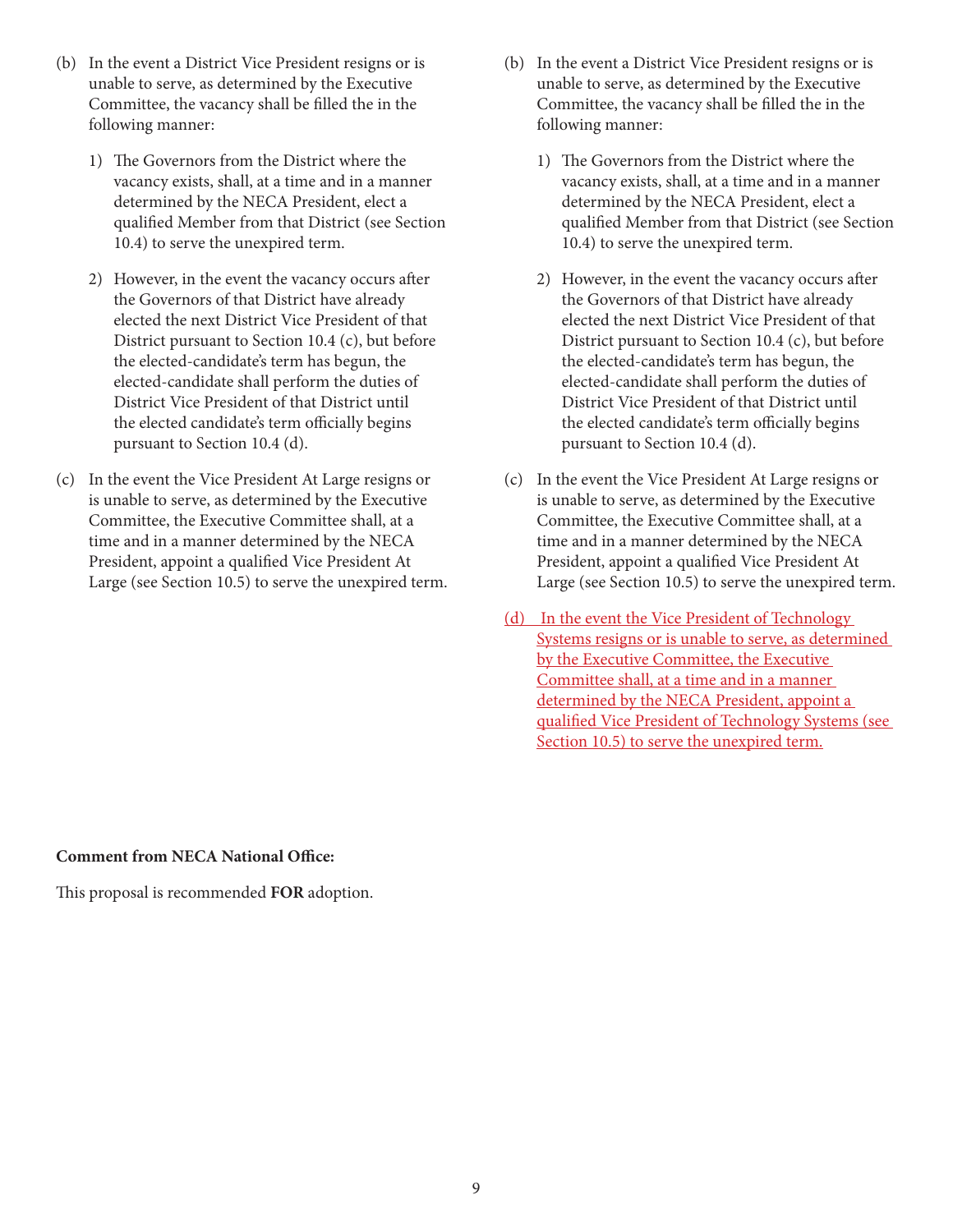**ORDINARY PROPOSAL #1** — Amend NECA Standing Policy Statement #3, Local and State Legislation (Submitted by the NECA Codes & Standards Committee)

### **Current Language**

# **POLICY 3 Local and State Legislation**

The National Electrical Contractors Association is a National Association devoted to the interests of the electrical contracting industry in the nation as a whole. The determination of the desirability of any State or local legislation or the form thereof is left for the decision of the electrical contractors in each locality or State acting individually or through their autonomous Chapters.

NECA believes that it is in the public interest and the interest of the electrical contracting industry throughout the United States as a whole that there be adopted local codes providing safety standards for electrical installations, and believes that the requirements of the most recently published edition of the National Electrical Code® together with provisions for proper inspection represents the minimum necessary in the interests of the public and the industry. It recognizes, however, that any political subdivision may adopt higher standards where local conditions warrant and a greater degree of public safety from hazards is deemed desirable.

*(Adopted Jan. 4, 1955) (Revised Nov. 6, 1959, Oct. 6, 1979, Oct. 3, 2015)*

#### **Proposed Language**

(strikeover indicates deleted language; underline indicates new language; *{}* indicates source or new location)

# **POLICY 3 Local and State Legislation**

The National Electrical Contractors Association is a National Association devoted to the interests of the electrical contracting industry in the nation as a whole. The determination of the desirability of any State or local legislation or the form thereof is left for the decision of the electrical contractors in each locality or State acting individually or through their autonomous Chapters.

NECA believes that it is in the public interest and the interest of the electrical contracting industry throughout the United States as a whole that local codes based on national codes be adopted to provide there be adopted local codes providing safety standards for electrical installations, and believes that the requirements of the most recently published edition of the National Electrical Code® together with provisions for proper inspection represents the minimum necessary in the interests of the public and the industry. The association also It recognizes, however, that any political subdivision may adopt higher standards where local conditions warrant and a greater degree of public safety from hazards is deemed desirable.

*(Adopted Jan. 4, 1955) (Revised Nov. 6, 1959, Oct. 6, 1979, Oct. 3, 2015, Sept. XX, 2019)*

### **Comment from NECA National Office:**

The proposed changes clarify the intent of the standing policy, therefore this proposal is recommended **FOR** adoption.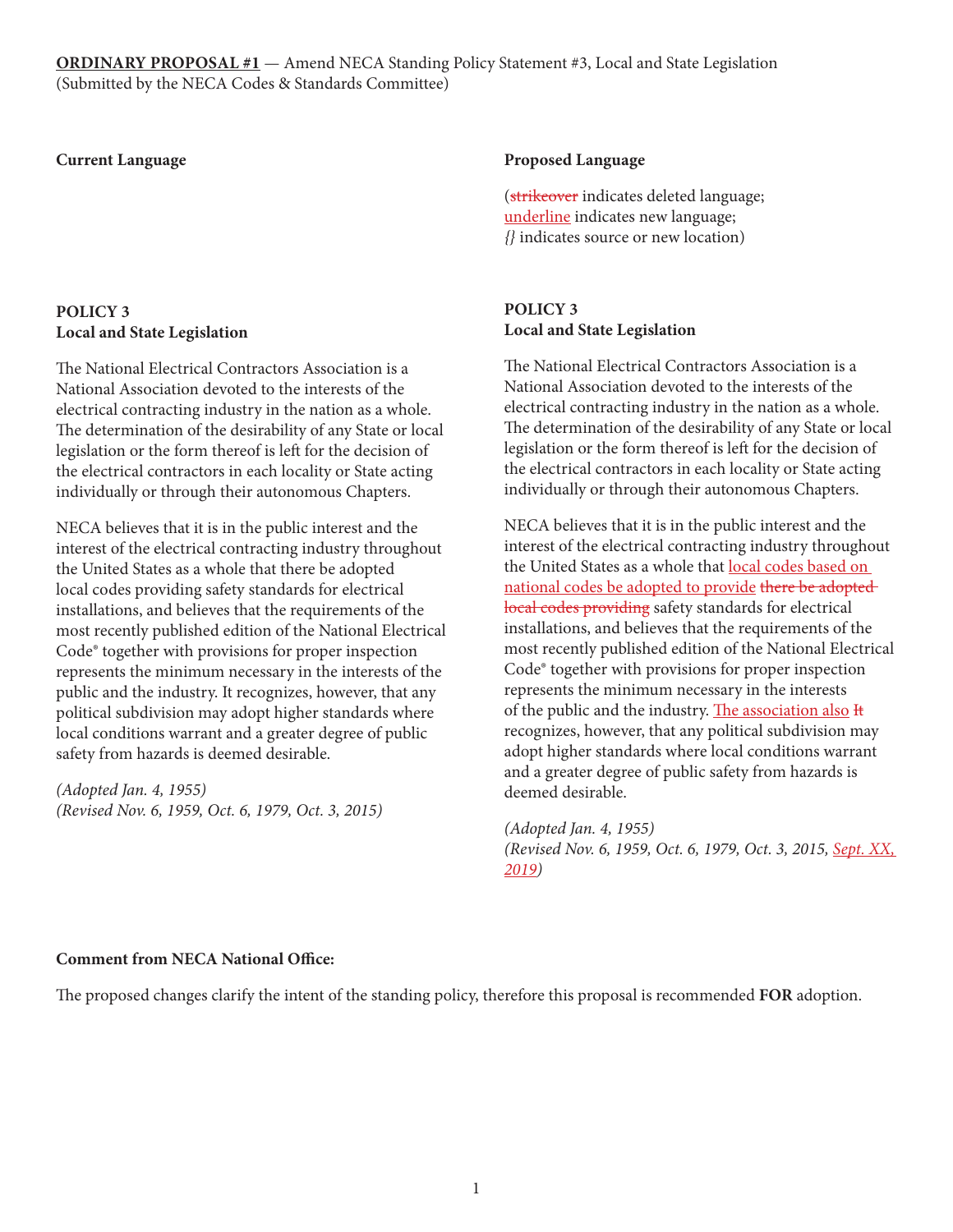**ORDINARY PROPOSAL #2** — Amend NECA Standing Policy Statement #9, Local and State Legislation (Submitted by the NECA Codes & Standards Committee)

#### **Current Language**

# **POLICY 9 Electrical Inspections**

NECA supports the inspection of electrical installations by qualified inspectors. Inspection services provided by qualified inspectors protect the public, both owners and users, from harm to life and property, by reducing the possibility of hazards resulting from incorrectly installed electrical products. In addition to decreasing hazards, properly installed electrical systems are more reliable and efficient, which adds to their long-term value. NECA endorses the following principles with respect to electrical inspections:

1. In order to protect public safety, most states and localities require electrical installations to comply with the National Electrical Code®, and electrical products to be "listed" by nationally recognized safety testing organizations. Electrical inspections help confirm that electrical wiring and systems are installed "according to Code," using only properly listed products meeting U.S. safety standards.

2. The benefits of electrical inspections are not limited to power or line-voltage wiring systems, including alternative energy systems and energy storage systems. In order to insure safety, all installations of wiring and equipment covered by the National Electrical Code® should be required to have permits and electrical inspections. This includes, but is not limited to, such low-voltage and limited-energy systems as telecommunications, security, nurse call, computer networks, audio and video distribution, optical fiber, emergency voice/alarm signaling systems, and cable television.

#### **Proposed Language**

(strikeover indicates deleted language; underline indicates new language; *{}* indicates source or new location)

# **POLICY 9 Electrical Inspections**

NECA supports the inspection of electrical installations by qualified inspectors. Inspection services provided by qualified inspectors protect the public, both owners and users, from harm to life and property, by reducing the possibility of hazards resulting from incorrectly installed electrical products. In addition to decreasing hazards, properly installed electrical systems are more reliable and efficient, which adds to their longterm value. The association believes that electrical inspection jurisdictions should provide consistent and fair application of codes and standards to electrical installations and systems. To that end, NECA believes electrical inspection jurisdictions should reference and perform their responsibilities in a manner consistent with the practices outlined in NFPA 78 Guide on Electrical Inspections. NECA endorses the following principles with respect to electrical inspections:

1. In order to protect public safety, most states and localities require electrical installations to comply with the National Electrical Code®, and electrical products to be "listed" by nationally qualified electrical testing laboratories recognized safety testing organizations. Electrical inspections help confirm that electrical wiring and systems are installed "according to Code," using only properly listed products meeting applicable U.S. safety standards.

2. The benefits of electrical inspections are not limited to power or line-voltage wiring systems, including alternative energy systems and energy storage systems. In order to insure safety, all installations of wiring and equipment covered by the National Electrical Code® should be required to have permits and electrical inspections. This includes, but is not limited to, such low-voltage and limited-energy systems as telecommunications, security, nurse call, computer networks, audio and video distribution, optical fiber, emergency voice/alarm signaling systems, and cable television.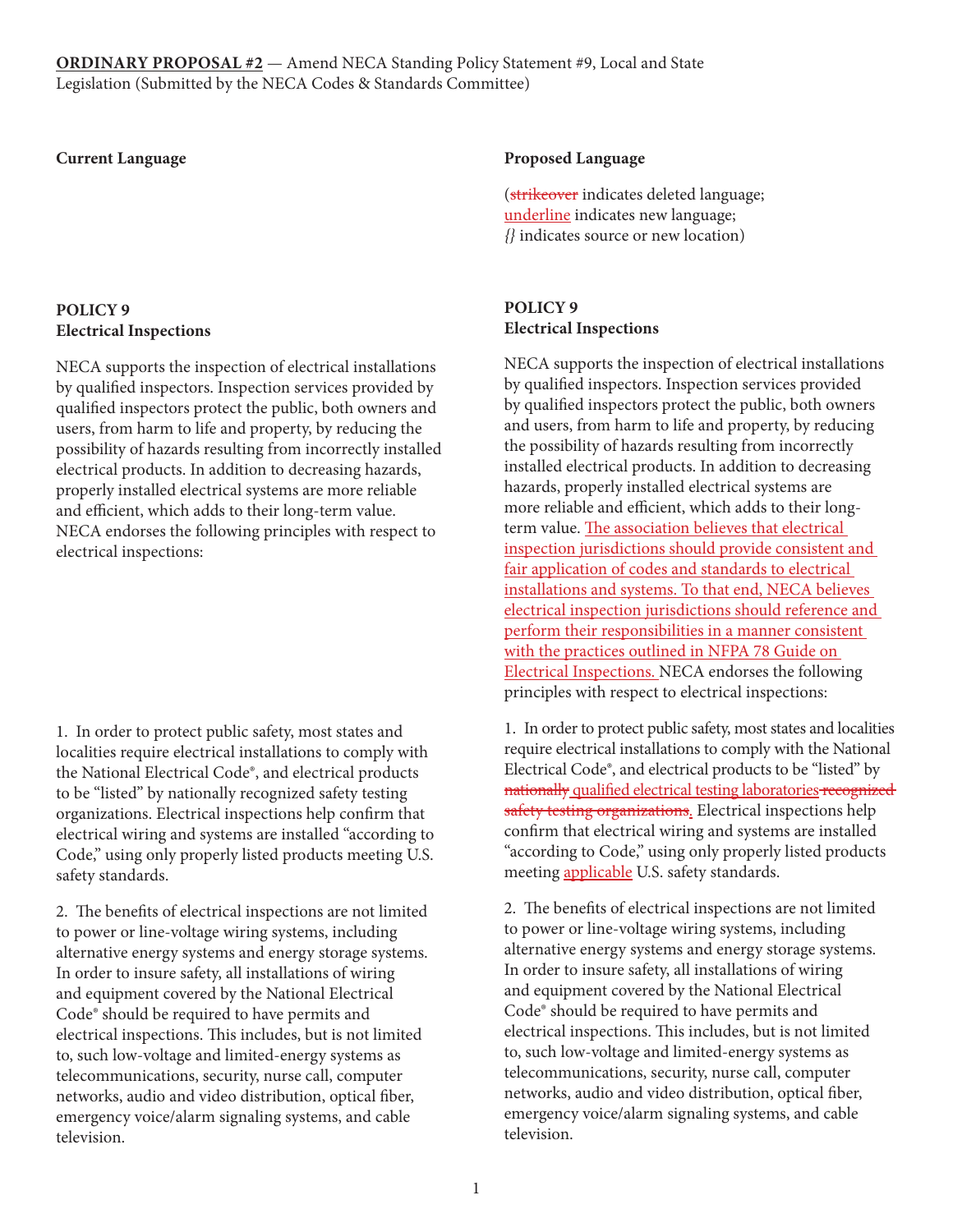3. In addition to their public safety benefits, electrical inspections confirm that qualified electrical contractors are on the job and help protect the public against untrained or unprofessional contractors and electricians.

Too often, unqualified installers perform improper electrical installations out of ignorance, cut corners in order to reduce costs, and use products that don't meet national safety requirements or local laws and codes. The result can be unsafe installations that pose shock and fire hazards to users, and which also damages the public's confidence in the safety of, and therefore the value of, properly constructed electrical installations.

4. The cost of electrical inspections should be supported by permit and inspection fees paid directly by builders and electrical contractors. The cost of this vital public safety function should not be paid indirectly out of general funds, because this makes it vulnerable to fiscal cycles experienced by state and local governments. By the same token, revenues from electrical permit and inspection fees should be used only to provide and maintain a strong, professional electrical inspection function that protects public safety. They should not be regarded as a source of general public revenue.

5. NECA believes that electrical inspectors should be trained electricians with at least five years practical field experience in electrical construction, and that they should be certified by a nationally recognized organization such as the International Association of Electrical Inspectors (IAEI) and the International Code Council (ICC). NECA also believes that such certification or equivalent credentials should include mandatory continuing education for renewal processes as new NEC editions are published. Only persons with substantial National Electrical Code® knowledge and experience, which has been verified by an independent agency, should be entrusted with performing this important public safety function.

3. In addition to their public safety benefits, electrical inspections confirm that qualified electrical contractors are on the job and help protect the public against untrained or unprofessional contractors and electricians. Too often, unqualified installers perform improper electrical installations out ofignorance, cut corners in order to reduce costs, and use products that don't meet national safety requirements or local laws and codes. The result can be unsafe installations that pose shock and fire hazards to users, and which also damages the public's confidence in the safety of, and therefore the value of, properly constructed electrical installations.

4. The cost of electrical inspections should be supported by permit and inspection fees paid directly by builders and electrical contractors. The cost of this vital public safety function should not be paid indirectly out of general funds, because this makes it vulnerable to fiscal cycles experienced by state and local governments. By the same token, revenues from electrical permit and inspection fees should be used only to provide and maintain a strong, professional electrical inspection function that protects public safety. They should not be regarded as a source of general public revenue.

5. NECA believes that electrical inspectors should be trained electricians with at least five years practical field experience in electrical construction, and that they should be certified by a nationally recognized organization such as the International Association of Electrical Inspectors (IAEI) and the International Code Council (ICC). NECA also believes that such certification or equivalent credentials should include mandatory continuing education for renewal processes as new NEC editions are published. Only persons with substantial National Electrical Code® knowledge and experience, which has been verified by an independent agency, should be entrusted with performing this important public safety function. NECA also believes that electrical inspection jurisdictions should follow the practices and requirements outlined in NFPA 1078 Standard for Electrical Inspector Professional Qualifications.

6. NECA members are progressive and are continuously implementing effective improvements to their operations to promote safety, productivity, and profitability. To that end, the association encourages inspection jurisdictions to recognize prefabrication processes and to coordinate off-site inspection and approval processes in a cooperative fashion that reduces delays and downtime on projects. The association also recognizes that remote inspections are becoming common in the industry and encourages inspection jurisdictions to foster continuous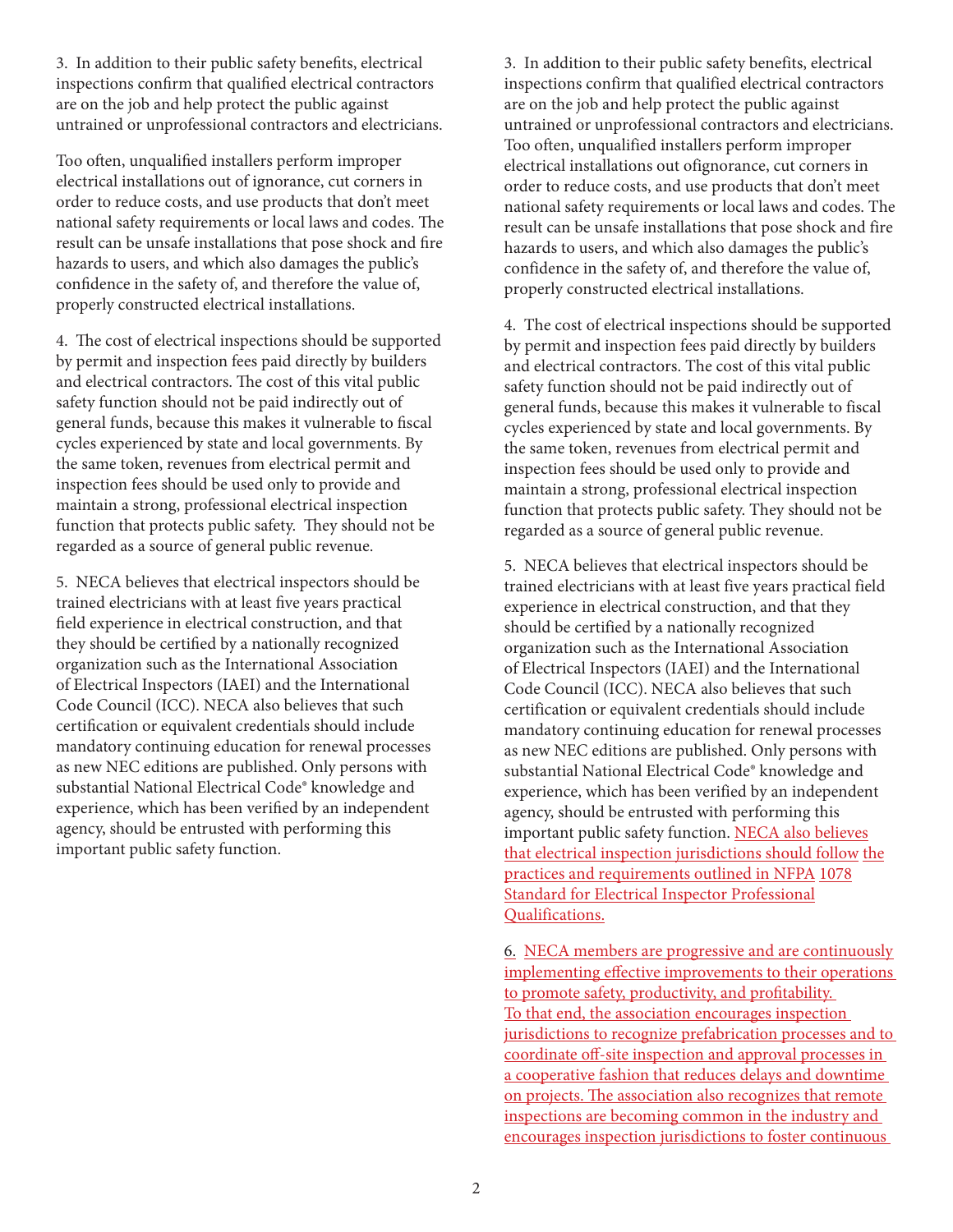coordination between inspectors and contractors as these newer technologies are deployed. Inspection jurisdictions should utilize the latest technologies to enhance the services they provide their customers.

(Adopted Oct. 25, 1997) (Revised Oct. 3, 2015, Oct. 7, 2017)

(Adopted Oct. 25, 1997) (Revised Oct. 3, 2015, Oct. 7, 2017, Sept. XX, 2019)

# **Comment from NECA National Office:**

The proposed changes clarify the intent of the standing policy, therefore this proposal is recommended **FOR** adoption.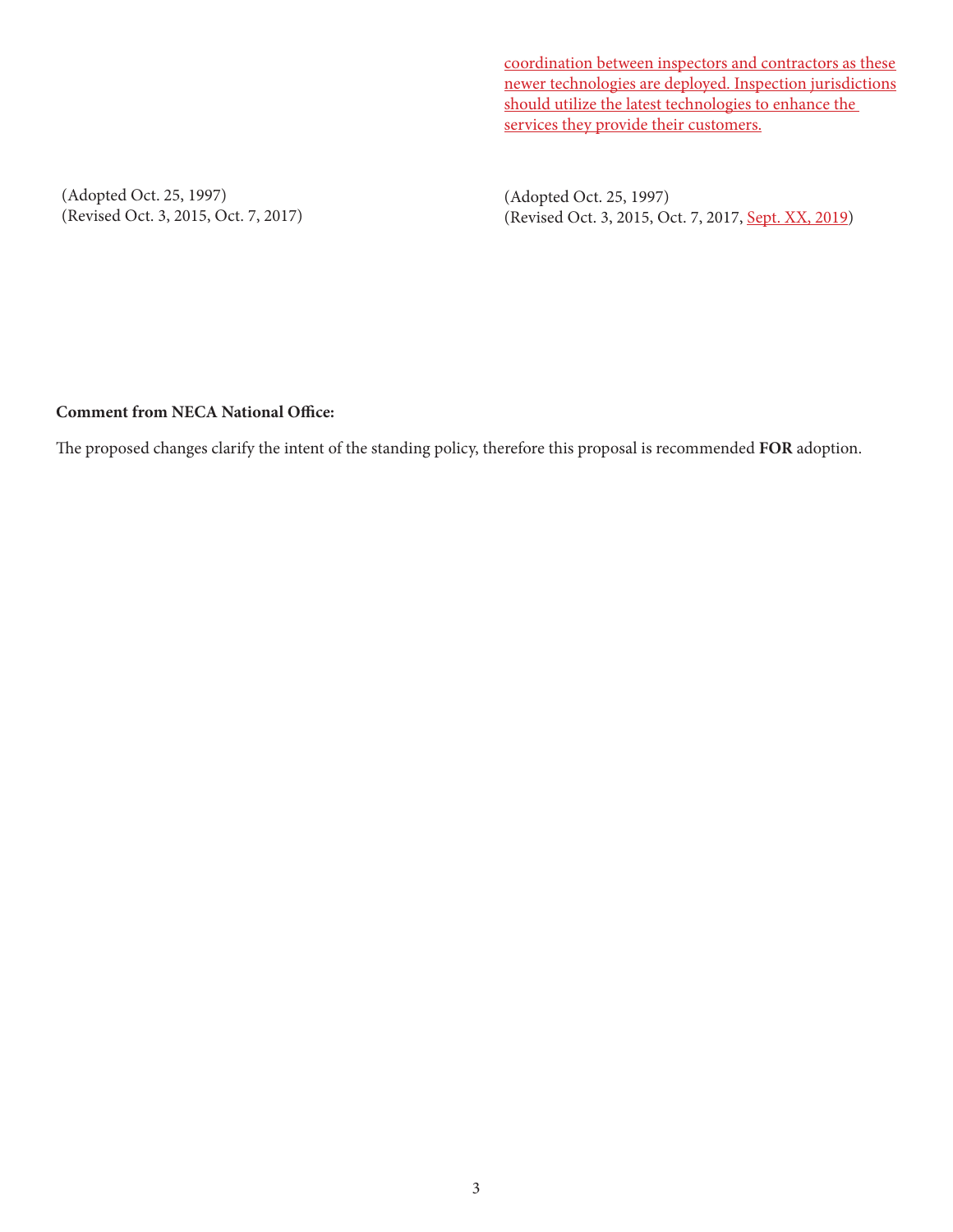**ORDINARY PROPOSAL #3** — Amend NECA Standing Policy Statement #19, Safety Programs and Safe Workers (Submitted by the NECA Codes & Standards Committee)

#### **Current Language**

# **POLICY 19 Safety Programs and Safe Workers**

NECA believes that safety is an integral part of achieving excellence in the electrical contracting business by maintaining the highest productivity, quality, and safety standards in a proactive, practical, and cost effective approach to manage organizational loss control. NECA members demonstrate safety professionalism and responsibility through every aspect of work and services they provide including designing, planning, construction, service work, and implementing operations with a minimum of disruption to customers. NECA's commitment to jobsite safety is reinforced by placing special emphasis in quality safety training programs that integrate safety into project pre-planning and project management.

NECA, historically, has supported and continues to support the highest safety standards in construction for the benefit of its members, the industry and the consuming public. NECA actively advocates maintaining the safest and most productive workplace possible. NECA members appreciate the benefits of a workplace free from injuries, the advantage of a productive work force, and the responsibility of offering a safe working environment. To that end, NECA believes that to achieve zero injuries in the workplace, contractors must strive for zero energized work environments as the normal and best practice, whenever achievable.

NECA members understand jobsite safety is an important responsibility shared between employers and employees and affirms that implementing safe work practices is not optional. The association believes that a trained and qualified workforce has responsibility to recognize and avoid workplace hazards and, where necessary, employers provide the required personal protective equipment for workers exposed to workplace hazards.

### **Proposed Language**

(strikeover indicates deleted language; underline indicates new language; *{}* indicates source or new location)

## **POLICY 19 Safety Programs and Safe Workers**

NECA believes that safety is an integral part of achieving excellence in the electrical contracting business by maintaining the highest productivity, quality, and safety standards of safety, quality and productivity, in a proactive, practical, and cost effective approach to manage organizational loss control. NECA members demonstrate safety professionalism and responsibility through every aspect of work and services they provide including designing, planning, construction, service work, and implementing operations with a minimum of disruption to customers. NECA's commitment to jobsite safety is reinforced by placing special emphasis in quality safety training programs and policies that integrate safety into project pre‐planning and project management.

NECA, historically, has supported and continues to support NECA's policy is to support the highest safety standards in construction for the benefit of its members, the industry and the consuming public. NECA actively advocates maintaining the safest and most productive workplace possible through compliance with all OSHA and other safety standards directly related to the electrical industry. NECA members appreciate the benefits of a workplace free from injuries, the advantage of a productive work force, and the responsibility of offering a safe working environment. To that end, NECA believes that to achieve zero injuries in the workplace, contractors must strive for zero energized work environments as the normal and best practice, whenever achievable.

NECA members understand jobsite safety is an important responsibility shared between employers and employees and affirms that implementing safe work practices is not optional. The association believes that a trained and qualified workforce has responsibility to recognize and avoid workplace hazards and, where necessary, employers provide the required personal protective equipment for workers exposed to workplace hazards.